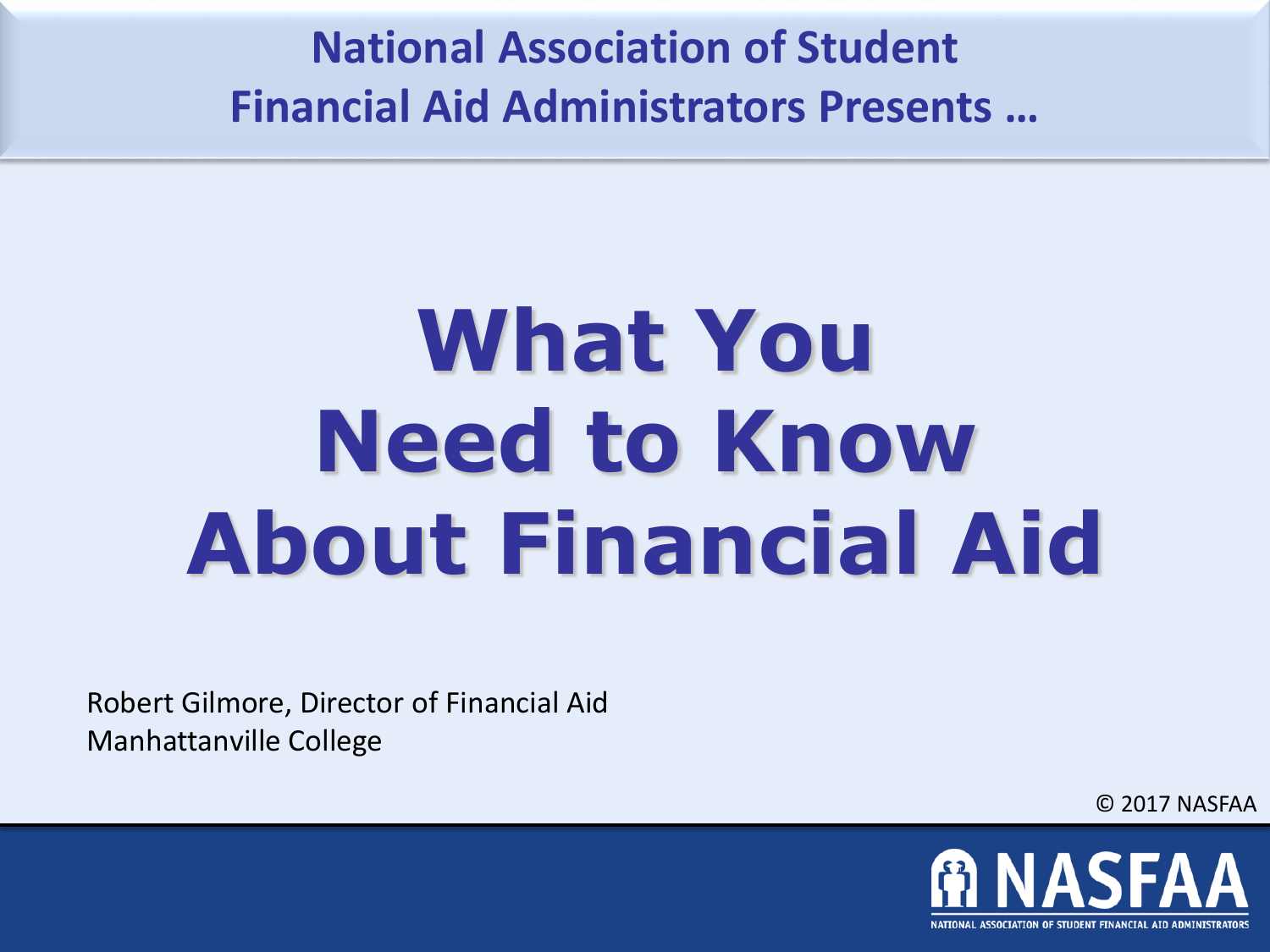## Topics We Will Discuss Tonight

- What is financial aid?
- Cost of attendance (COA)
- Expected family contribution (EFC)
- Financial need
- Categories, types, and sources of financial aid
- Free Application for Federal Student Aid (FAFSA®)
- Special circumstances

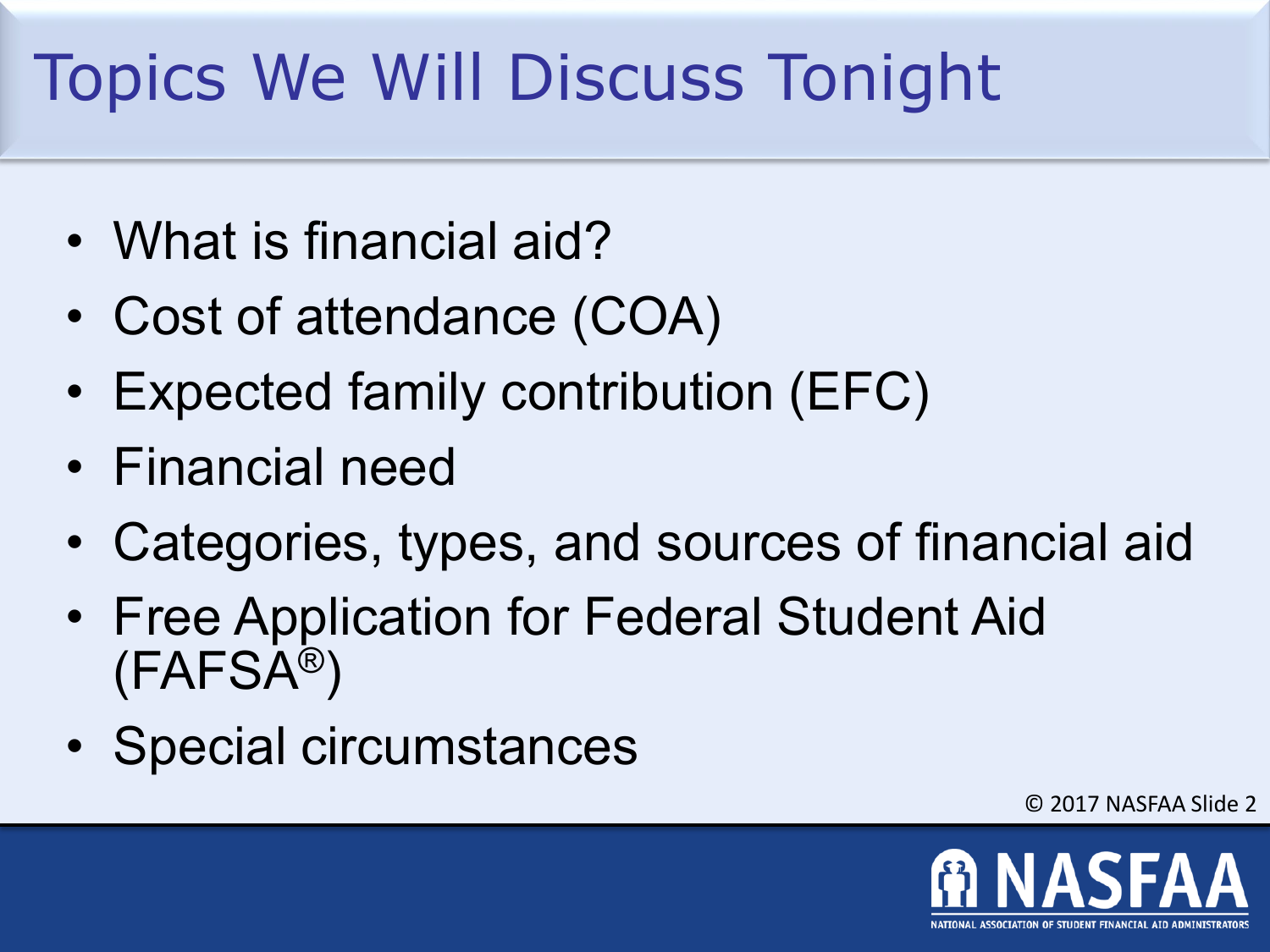### What is Financial Aid?

Financial aid consists of funds provided to students and families to help pay for postsecondary educational expenses



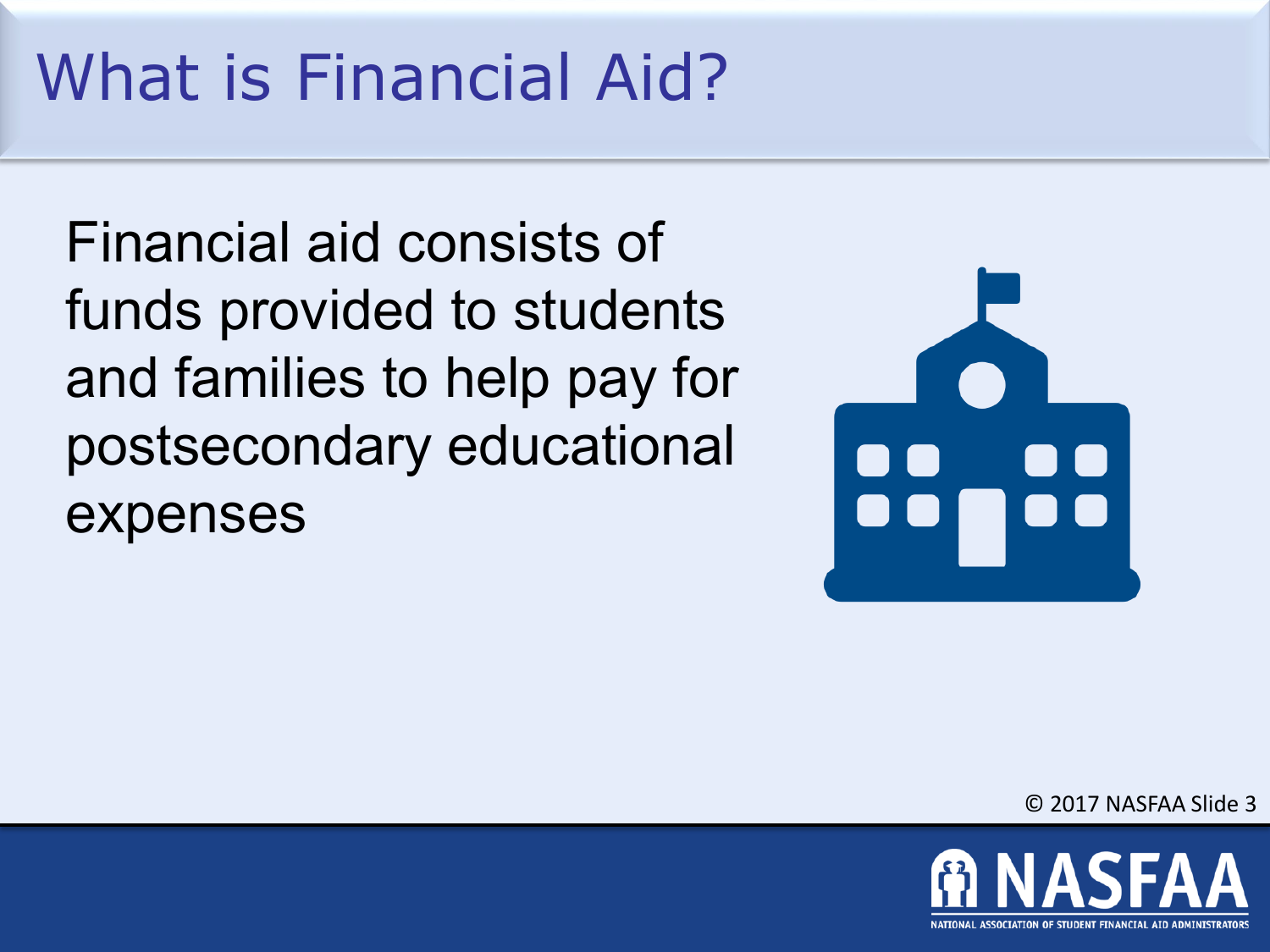## What is Cost of Attendance (COA)?

- Direct costs
- Indirect costs
- Direct and indirect costs combined into cost of attendance
- Varies widely from college to college

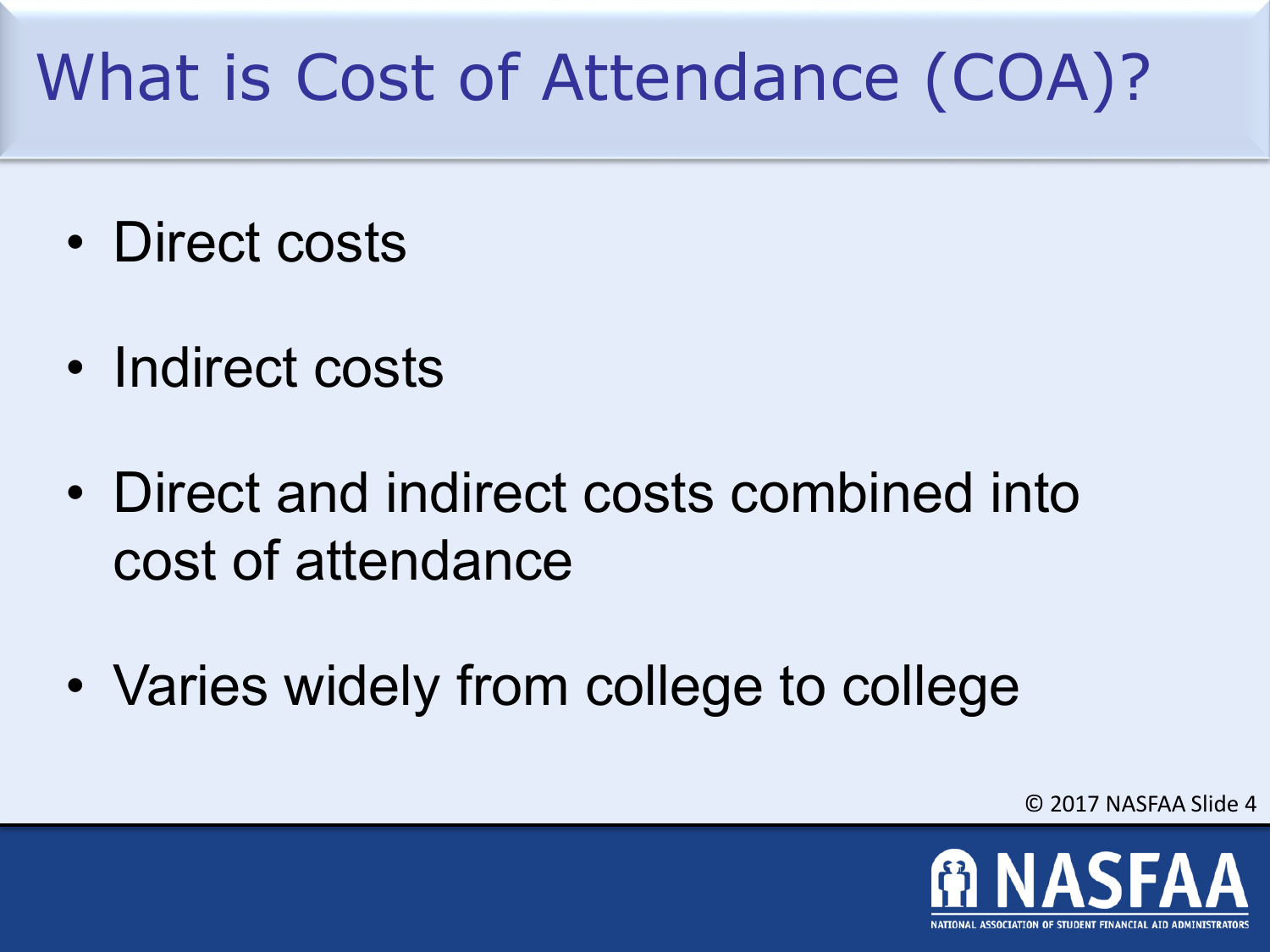#### What is Expected Family Contribution (EFC)?

- Amount family can reasonably be expected to contribute
- Stays the same regardless of college
- Two components
	- Parent contribution
	- Student contribution
- Calculated using data from a federal application form and a federal formula

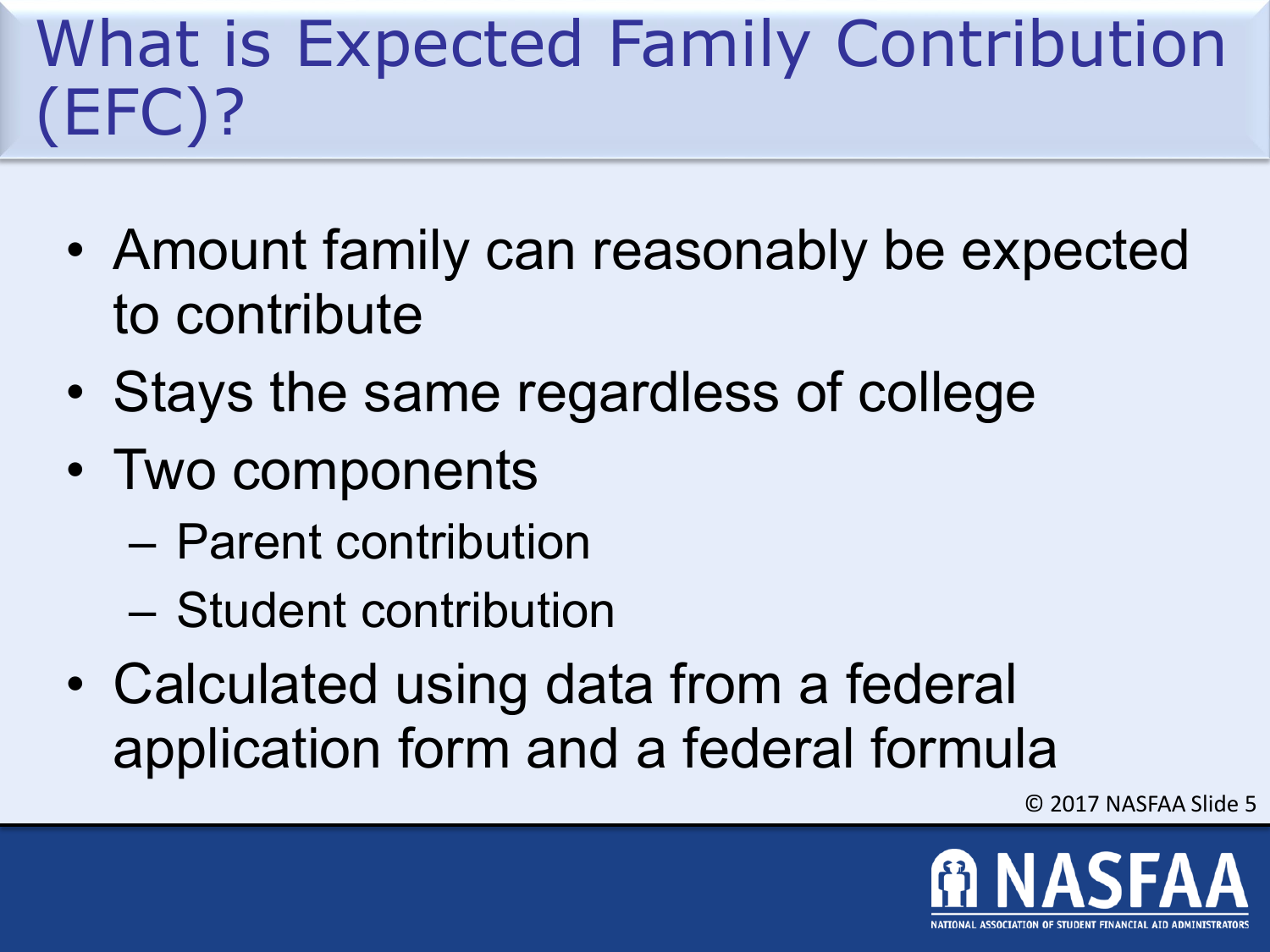#### What is Financial Need?

#### Cost of Attendance

#### **Expected Family Contribution**

= Financial Need

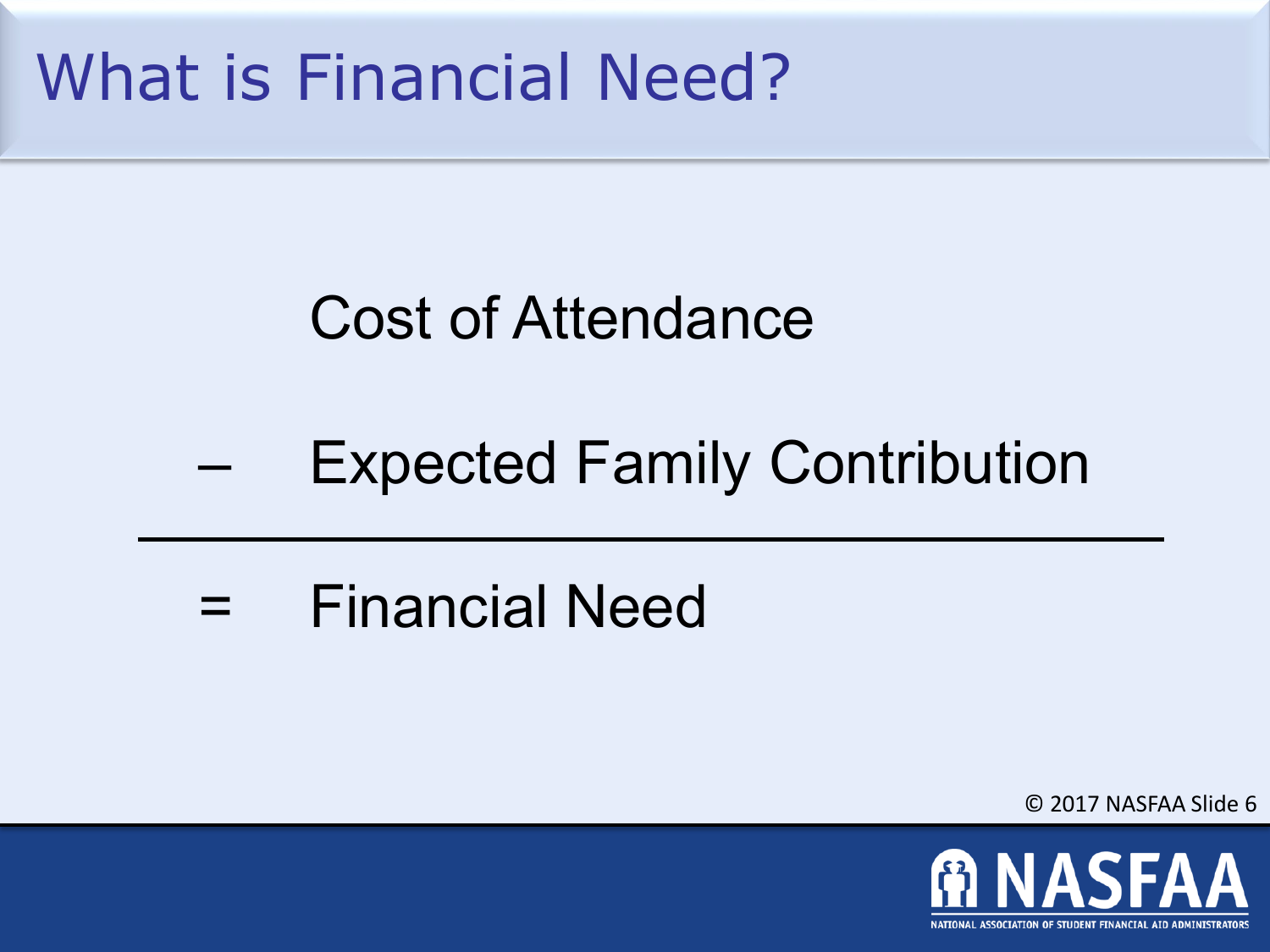#### Categories of Financial Aid

• Need-based aid

• Non-need-based aid

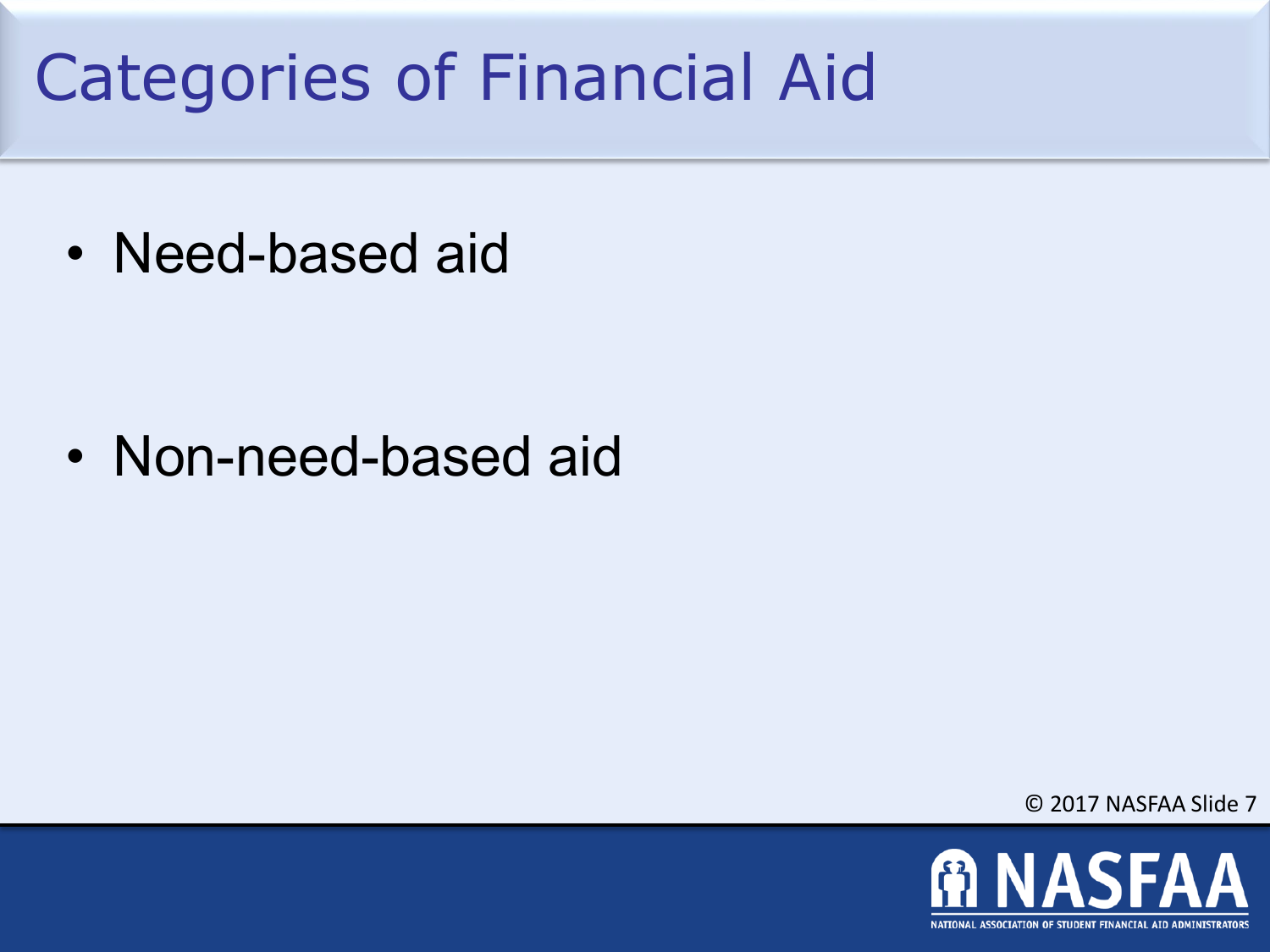## Types of Financial Aid



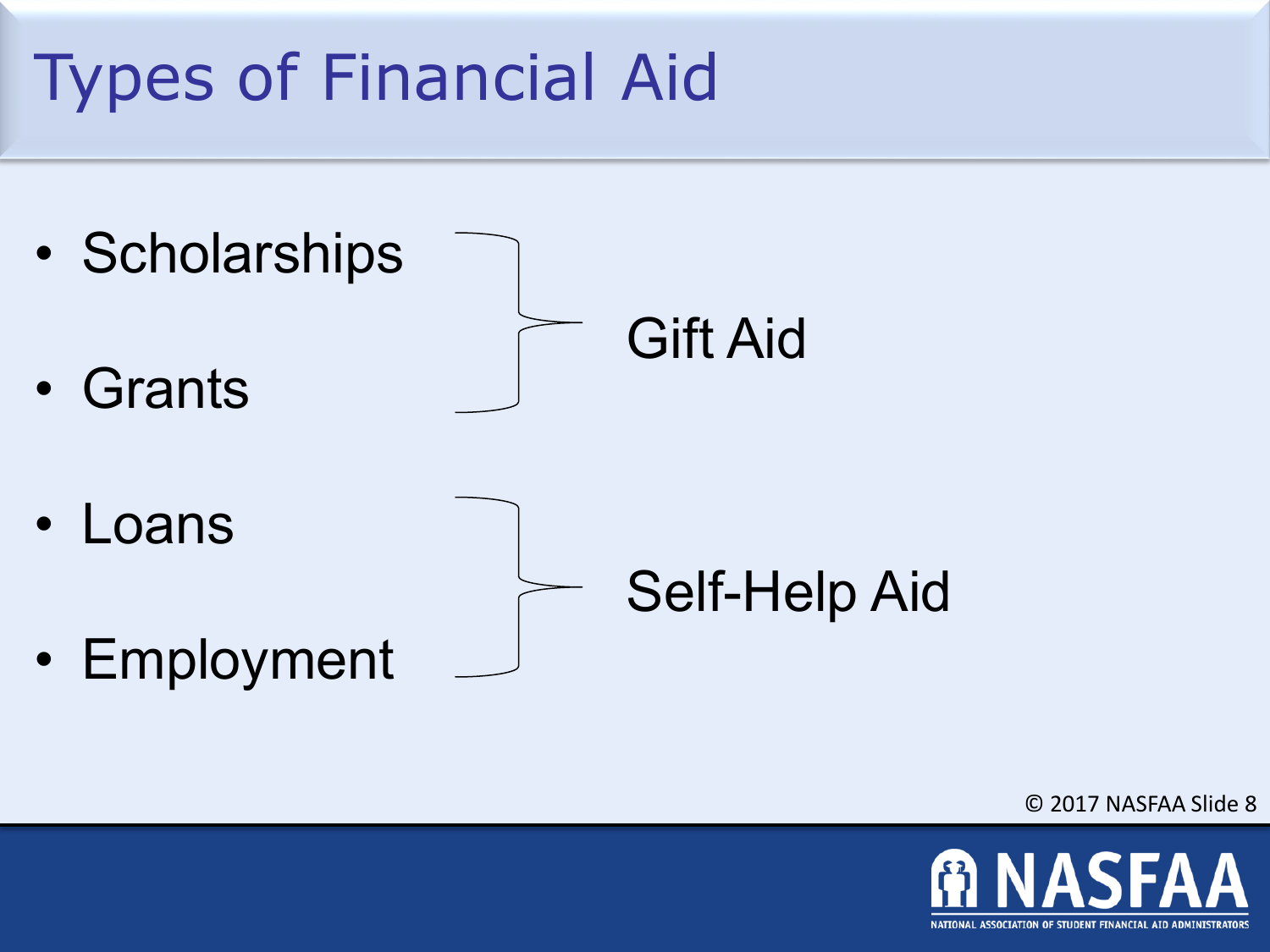#### Gift Aid: Scholarships

• Money that does not have to be paid back

• Awarded on the basis of merit, skill, or unique characteristic

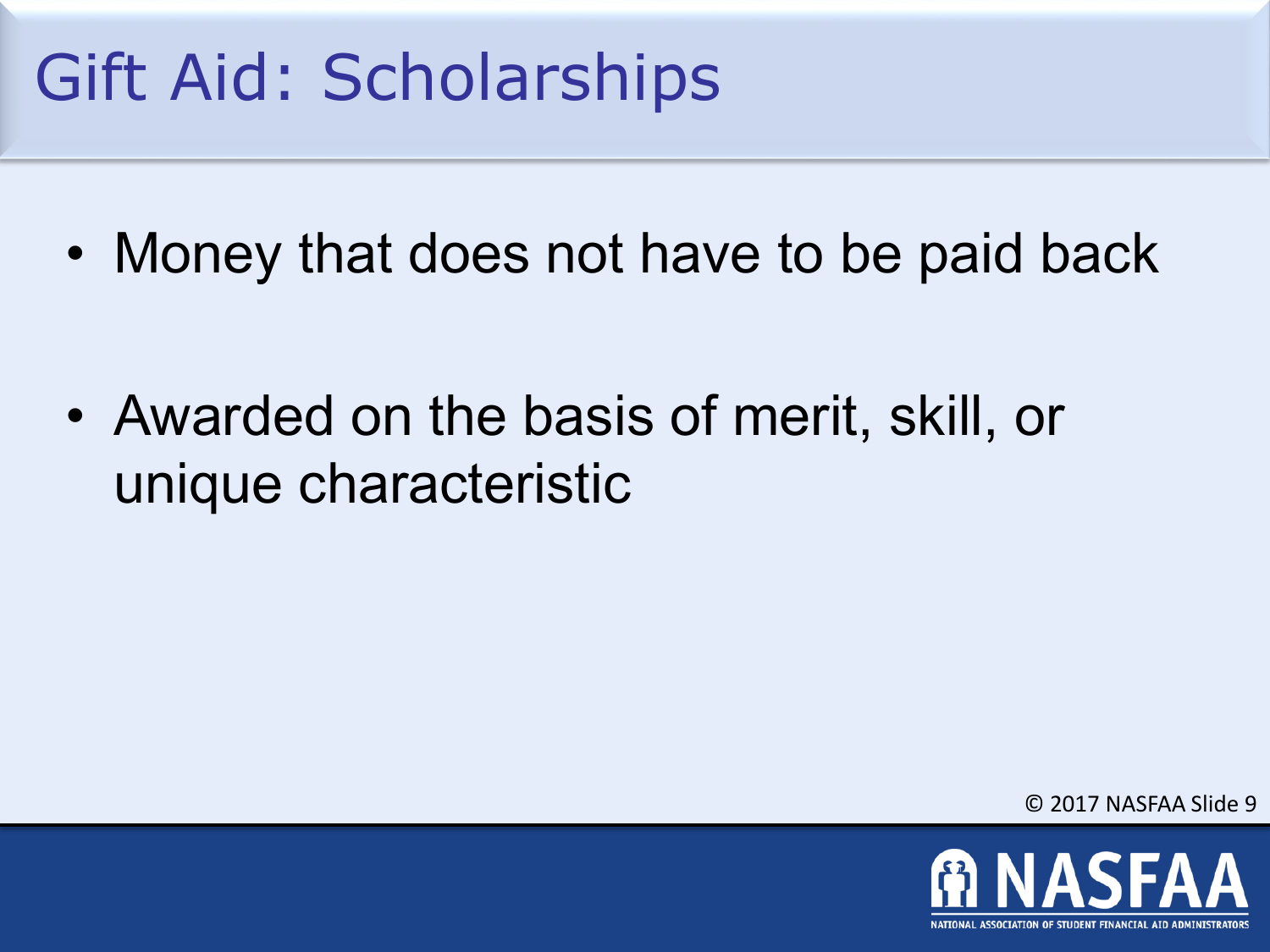#### Gift Aid: Grants

• Money that does not have to be paid back

• Usually awarded on the basis of financial need

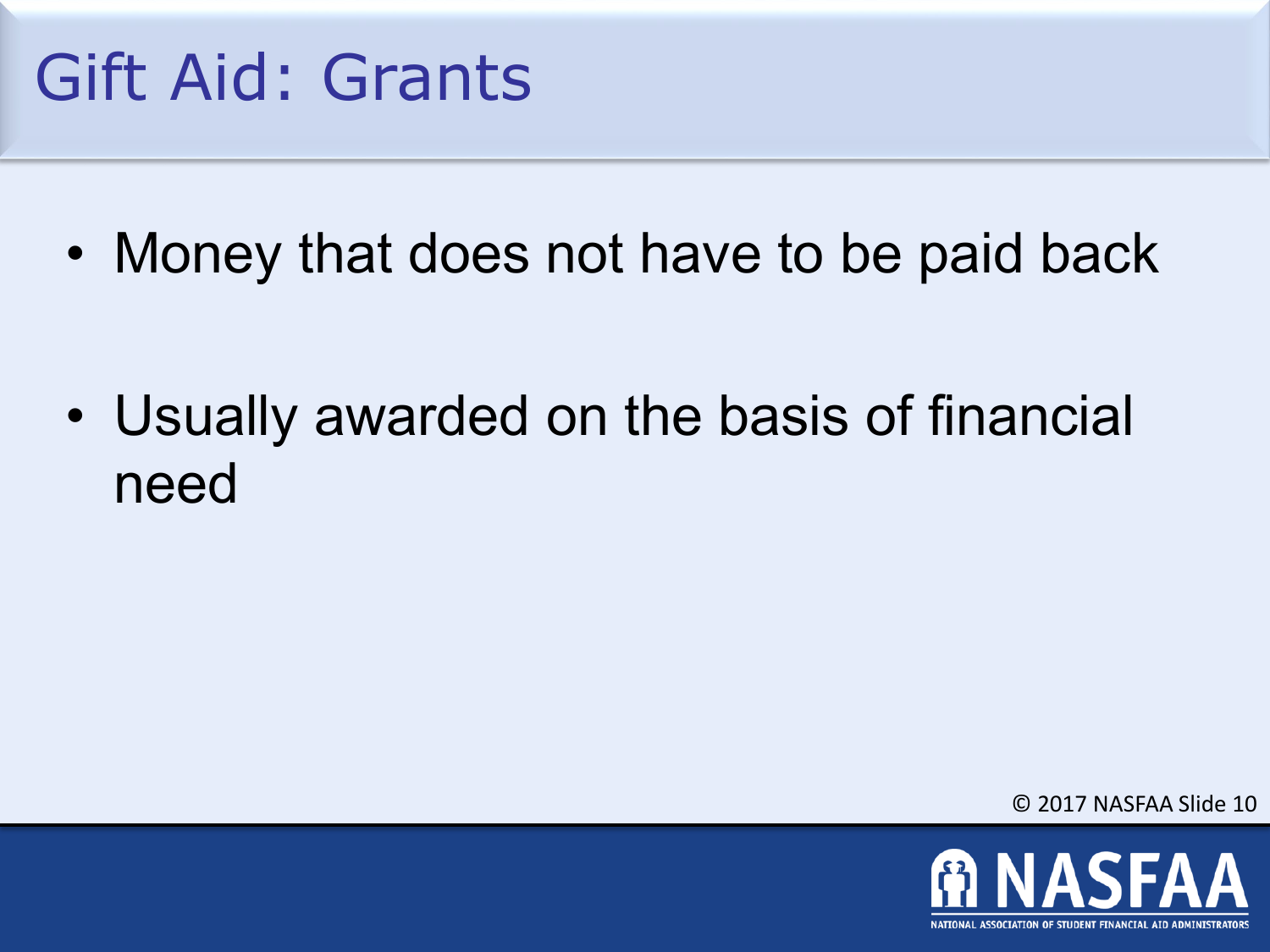#### Self-Help Aid: Loans

- Money students and parents borrow to help pay college expenses
- Repayment usually begins after education is finished
- Only borrow what is really needed
- Look at loans as an investment in the future

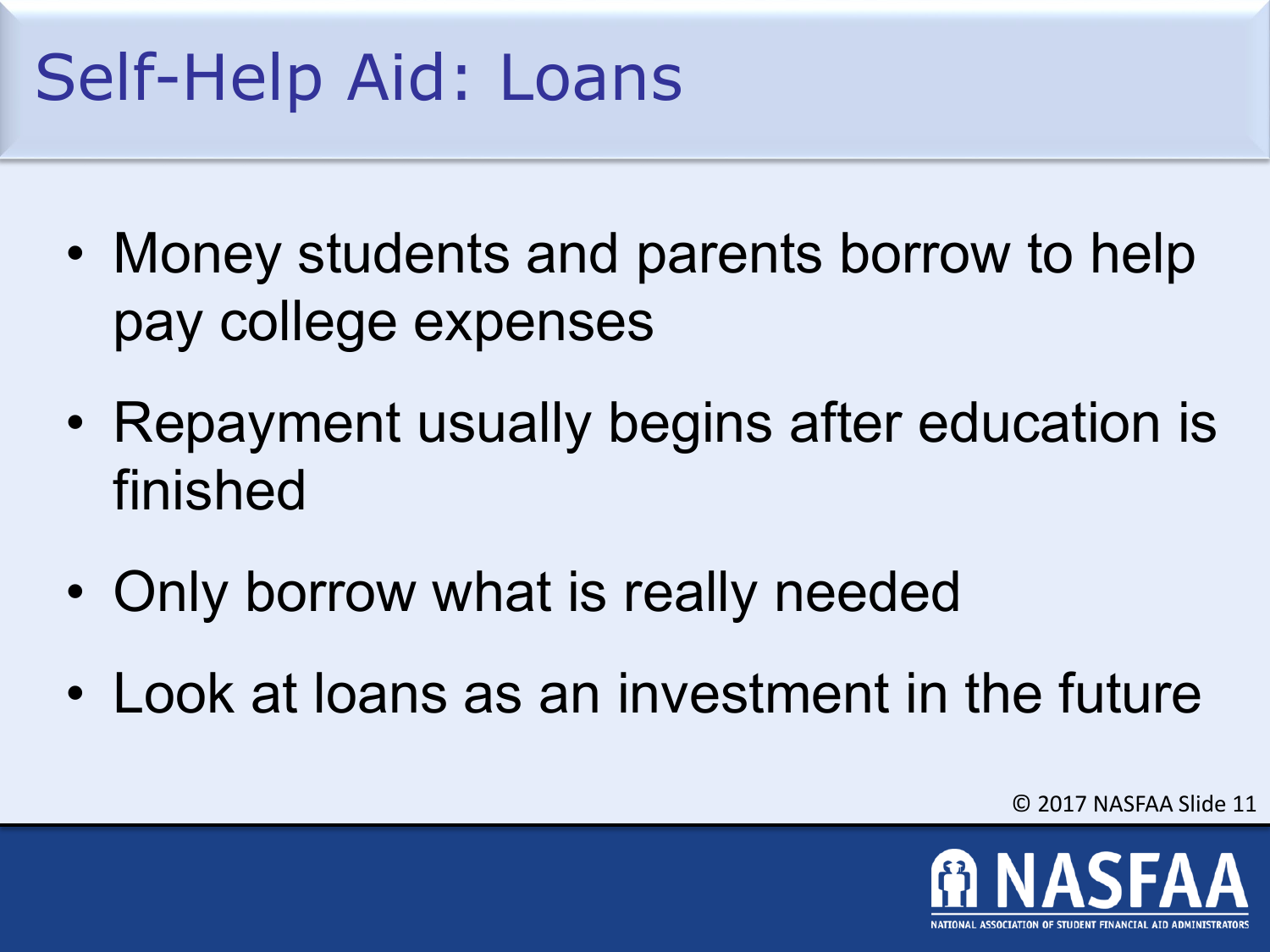#### Self-Help Aid: Work-Study Employment

- Allows student to earn money to help pay educational costs
	- A paycheck; or
	- Nonmonetary compensation, such as room and board
- Student may opt whether or not to work or number of hours to work

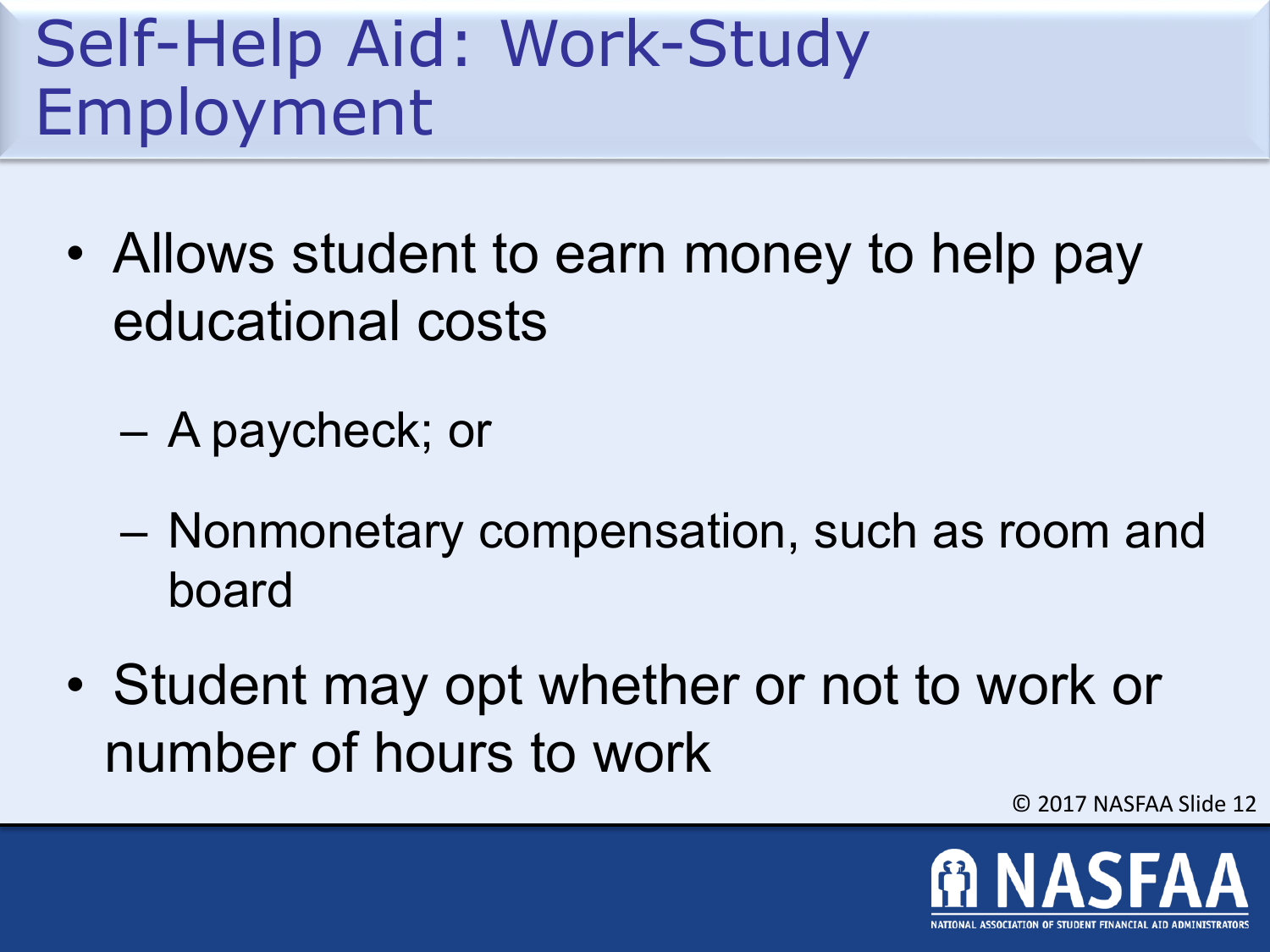## Federal Student Aid Programs

- Federal Pell Grant
- Iraq and Afghanistan Service Grant (IASG)
- Teacher Education Assistance for College and Higher Education (TEACH) Grant
- Federal Supplemental Educational Opportunity Grant (FSEOG)
- Federal Work-Study (FWS)
- Federal Direct Student Loans (Direct Loans)
	- Subsidized
	- Unsubsidized
- Federal PLUS Loans

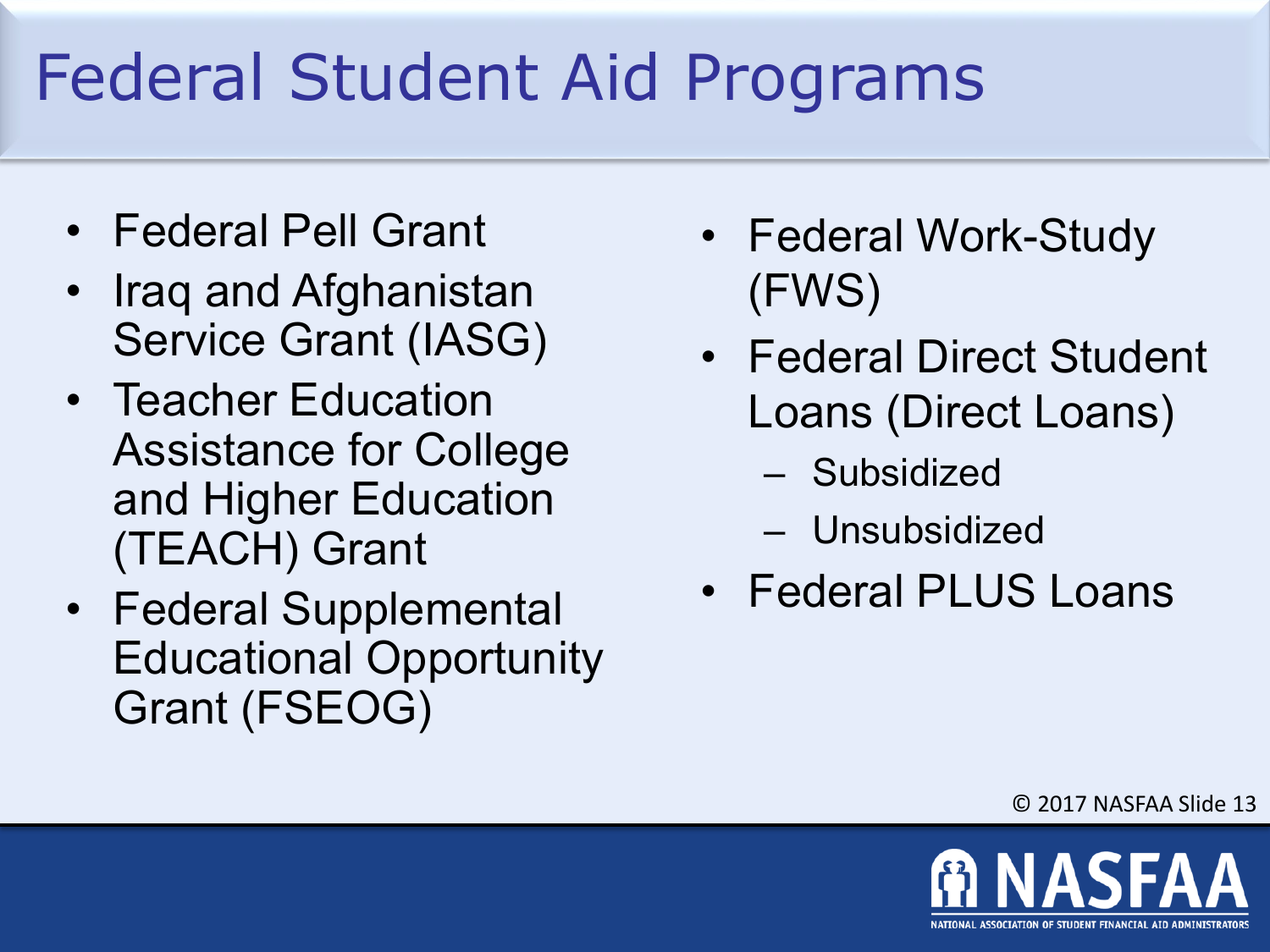#### **States**

- Residency requirements usually apply
- Award aid on the basis of both merit and need
- Use information from the FAFSA and/or state aid applications
- Deadlines vary by state
	- Check PDF FAFSA or FAFSA on the Web website

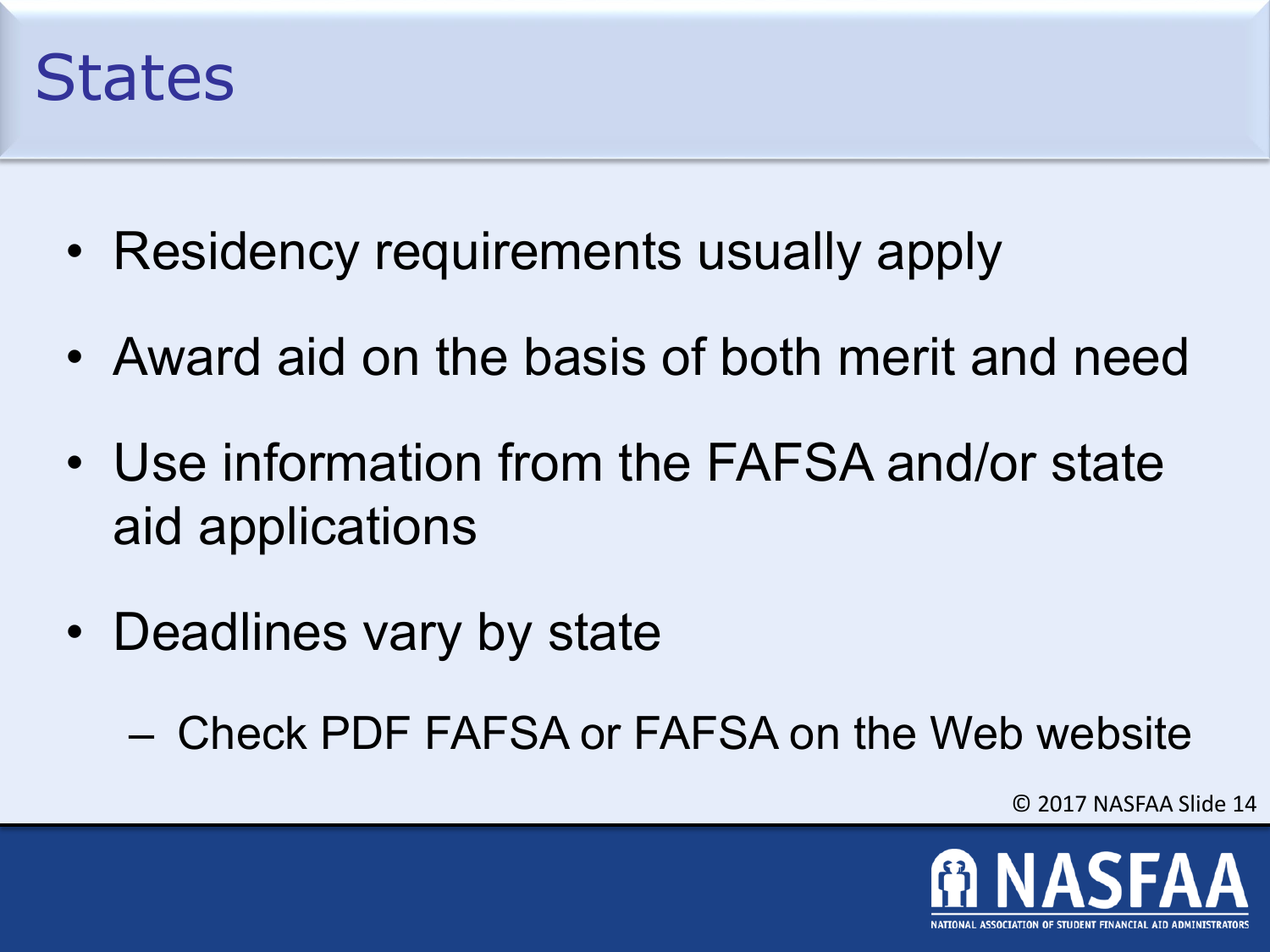## Colleges and Universities

- Award aid on the basis of both merit and need
- Aid may be gift aid or self-help aid
- Use information from the FAFSA and/or institutional applications
- Deadlines and application requirements vary by institution
	- Check with each college or university

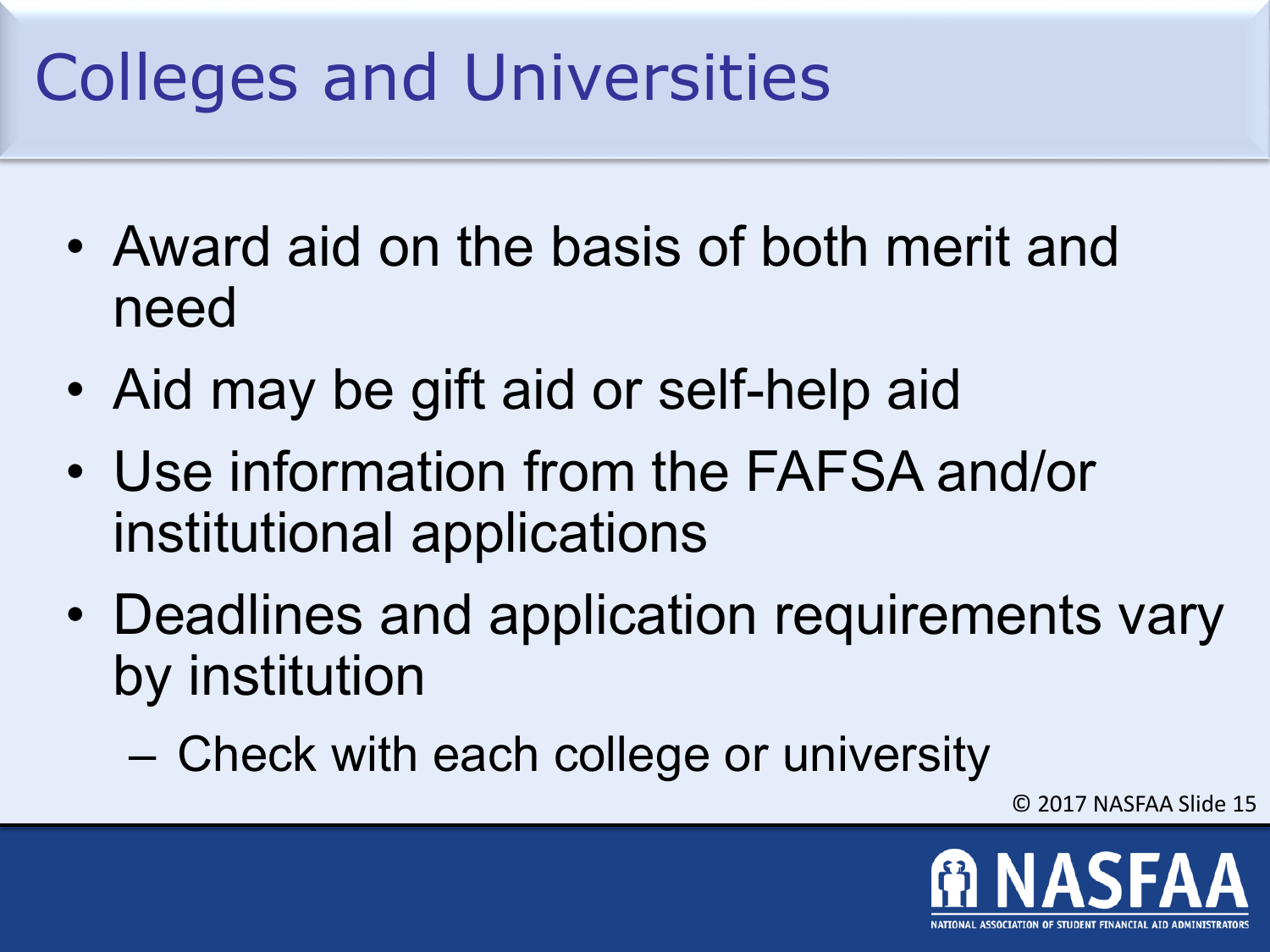#### Private Sources

- Foundations, businesses, charitable organizations
- Deadlines and application procedures vary widely
- Begin researching private aid sources early

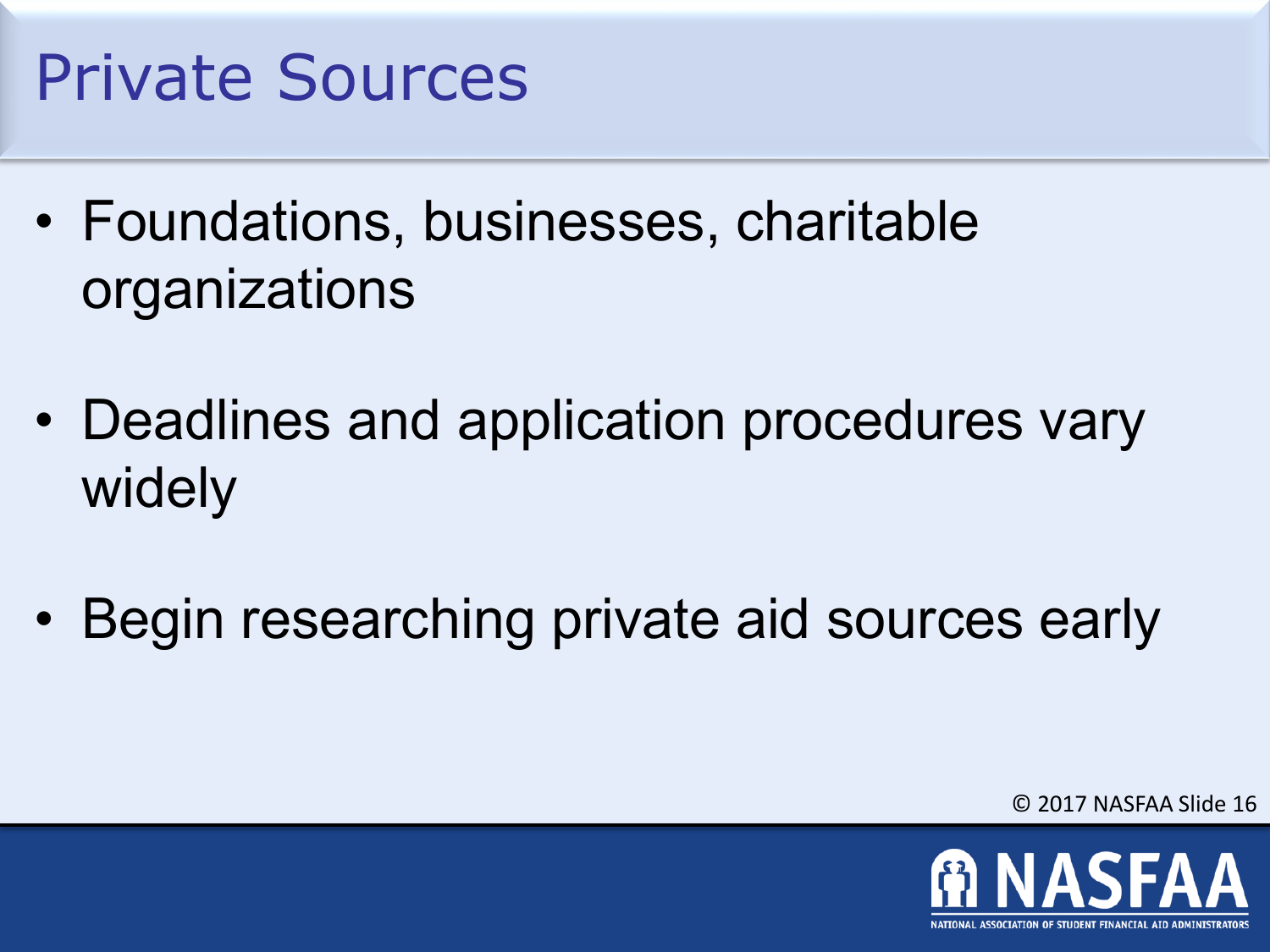#### Employers

- Companies may have scholarships available to the children of employees
- Companies may have educational benefits for their employees

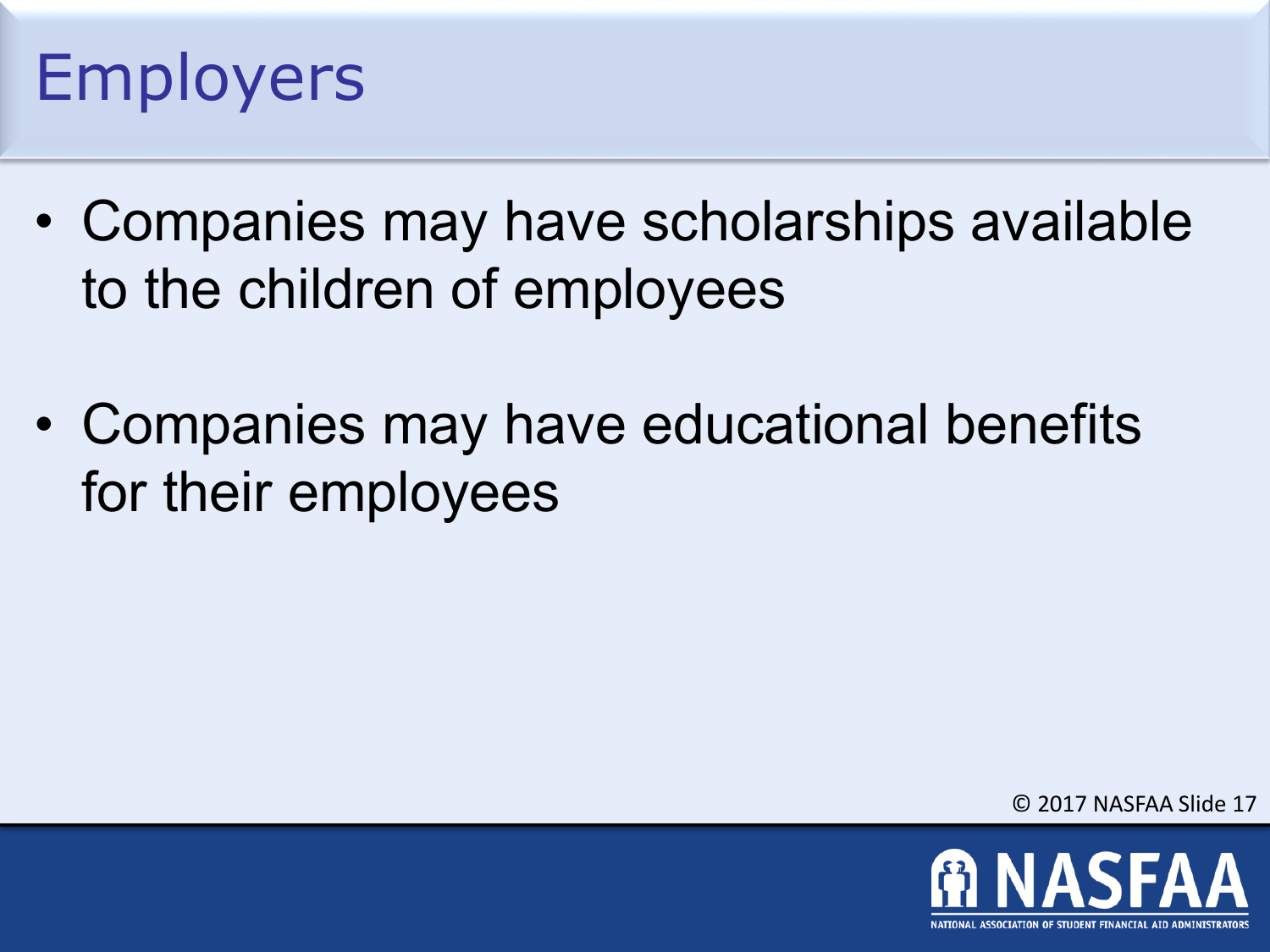#### Free Application for Federal Student Aid (FAFSA®)

- A standard form that collects demographic and financial information about the student and family
- May be filed electronically or using paper form
	- Available in English and Spanish

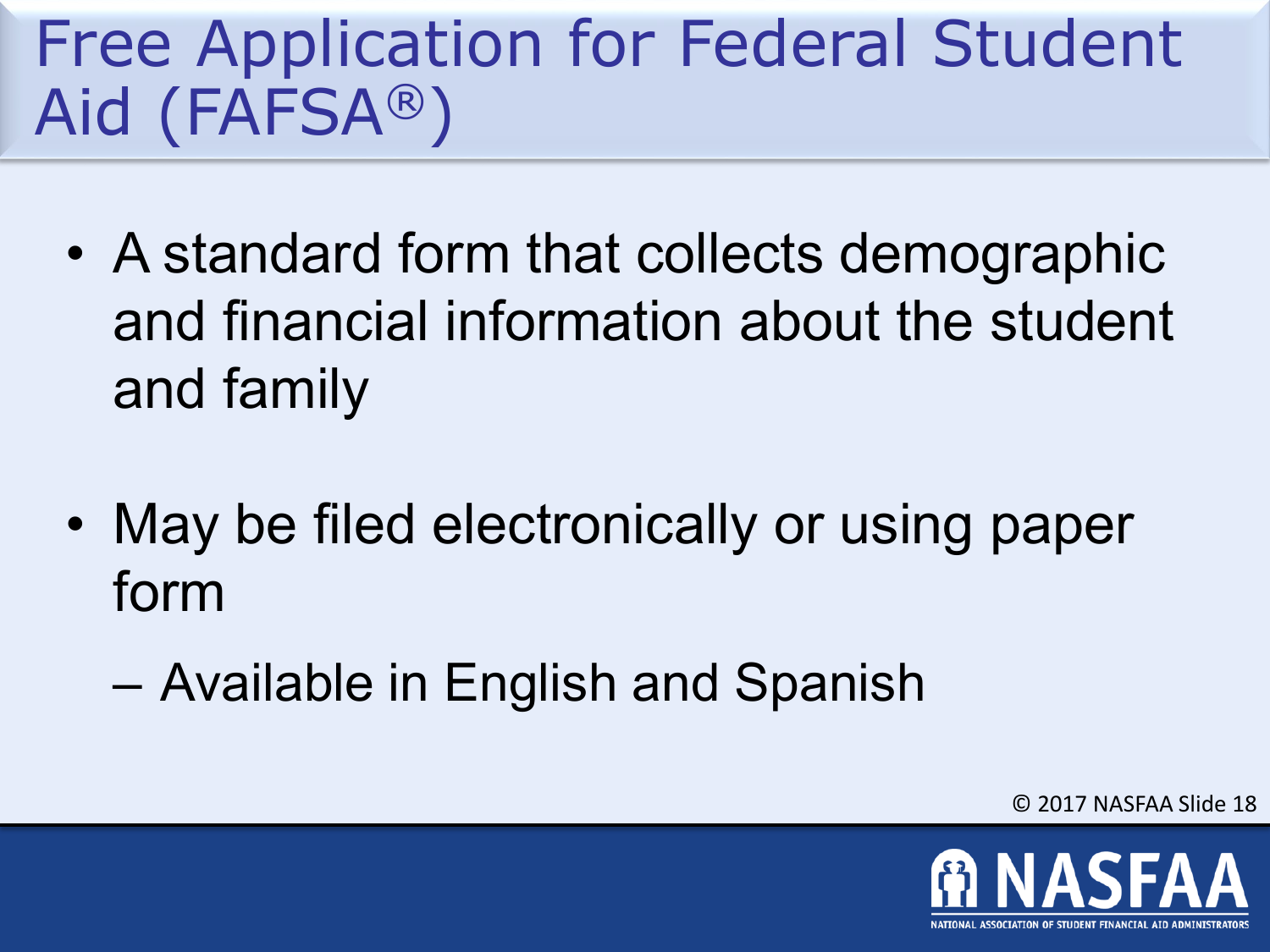#### FAFSA

- Information used to calculate the expected family contribution (EFC)
	- Amount of money a student and his or her family may reasonably be expected to contribute towards the cost of the student's education for an academic year
- Colleges use EFC to award financial aid

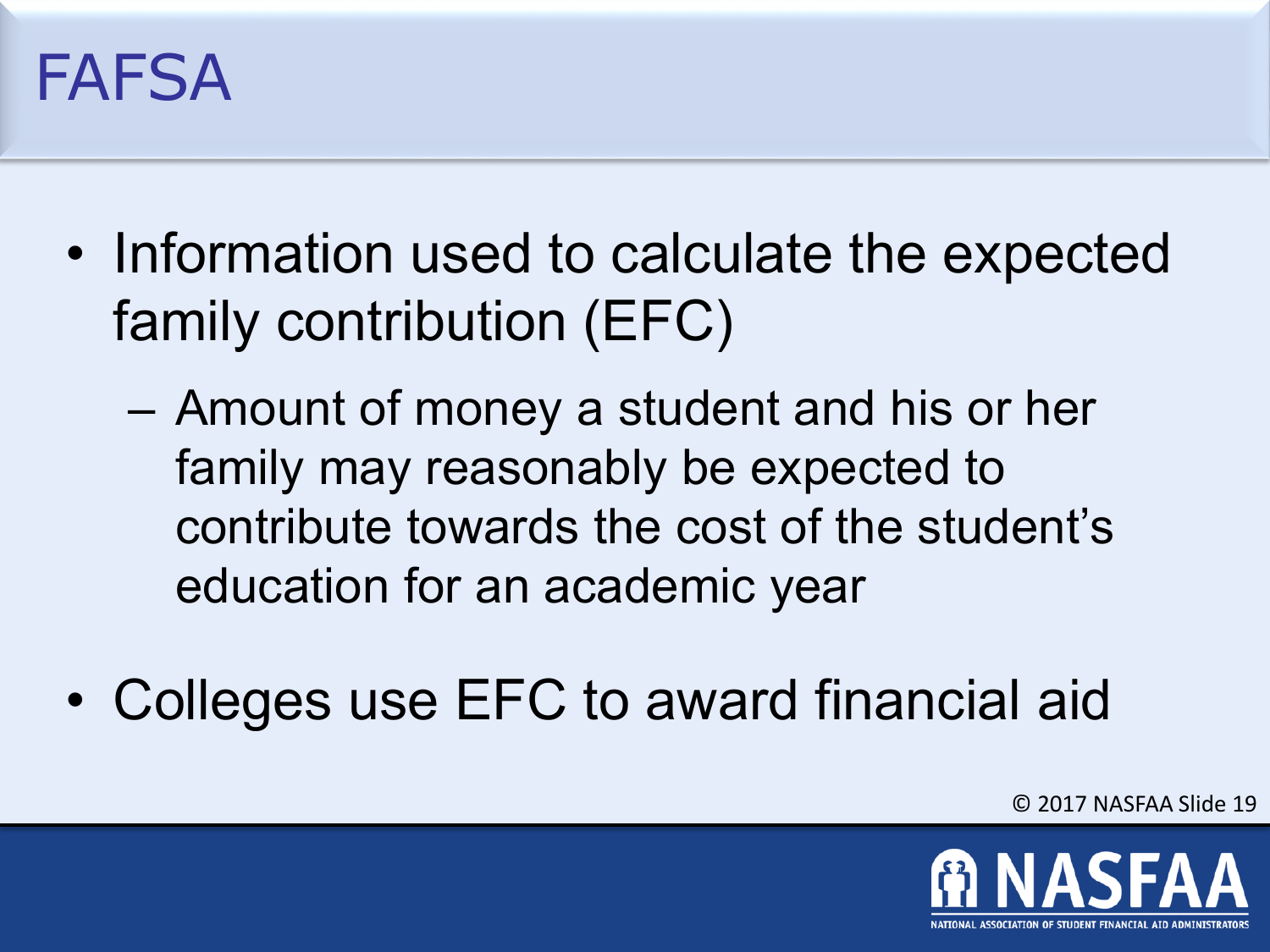#### FAFSA

- May be filed at any time during an academic year, but no earlier than October 1<sup>st</sup> prior to the academic year for which the student requests aid
- For the 2019–20 academic year, the FAFSA could have been filed beginning October 1, 2018
- Most colleges set FAFSA filing deadlines

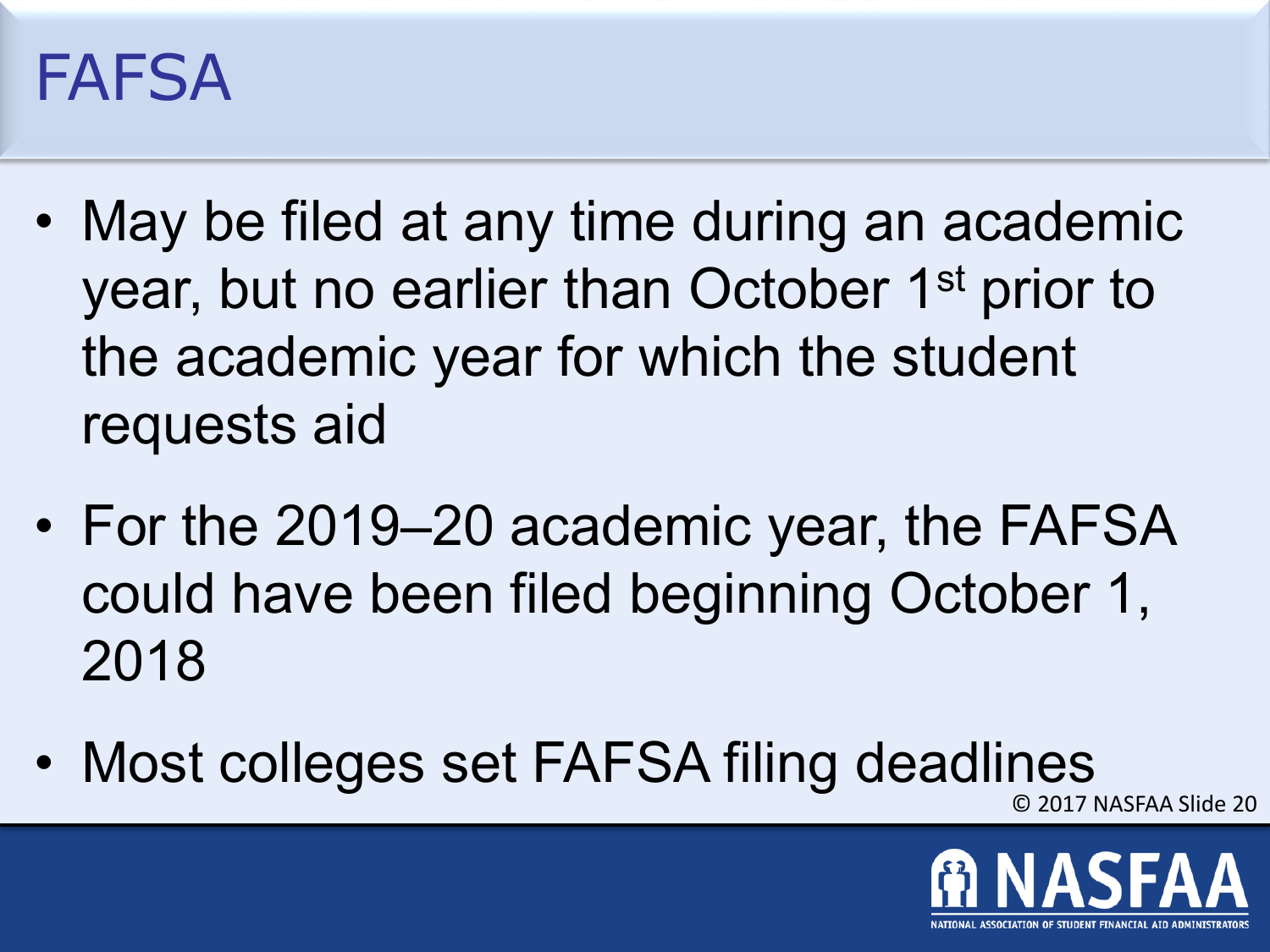#### FAFSA on the Web (FOTW)



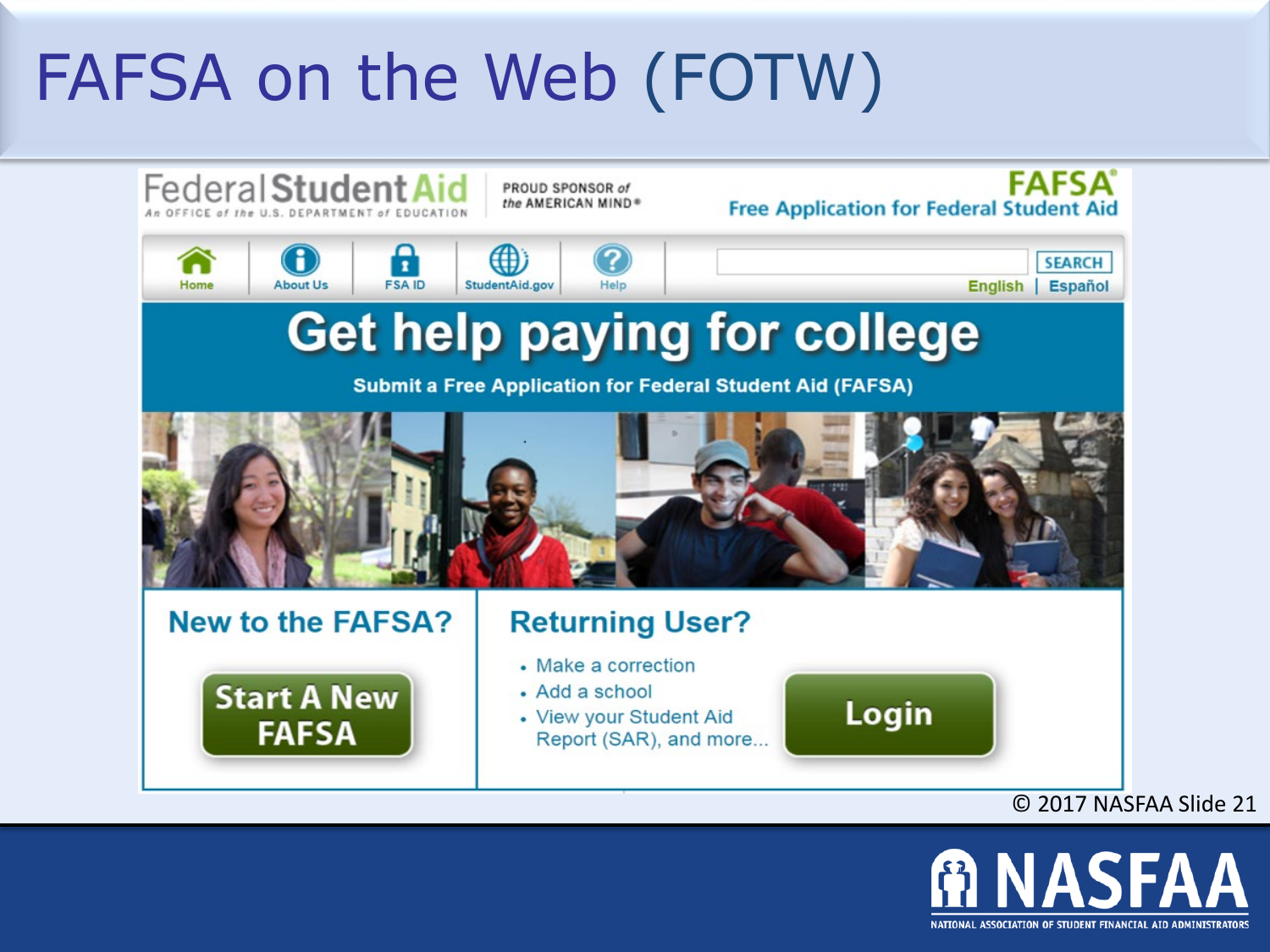#### Reasons to Use FAFSA on the Web

- Built-in edits to prevent costly errors
- Skip-logic allows student and/or parent to skip unnecessary questions
- Option to use Internal Revenue Service (IRS) Data Retrieval Tool to import tax data

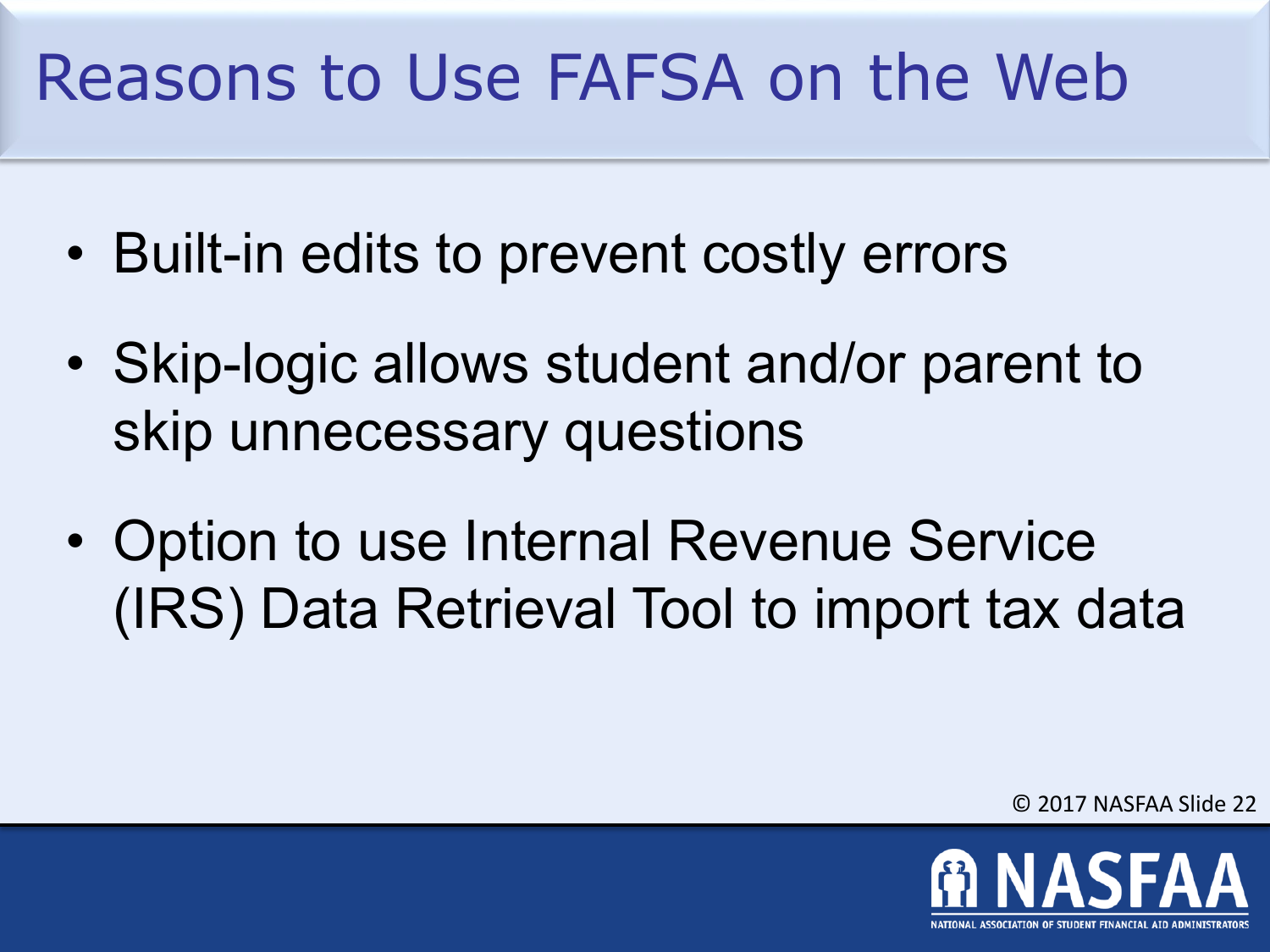#### Reasons to Use FAFSA on the Web

- More timely submission of original application and any necessary corrections
- More detailed instructions and "help" for common questions
- Ability to check application status online
- Simplified application process in the future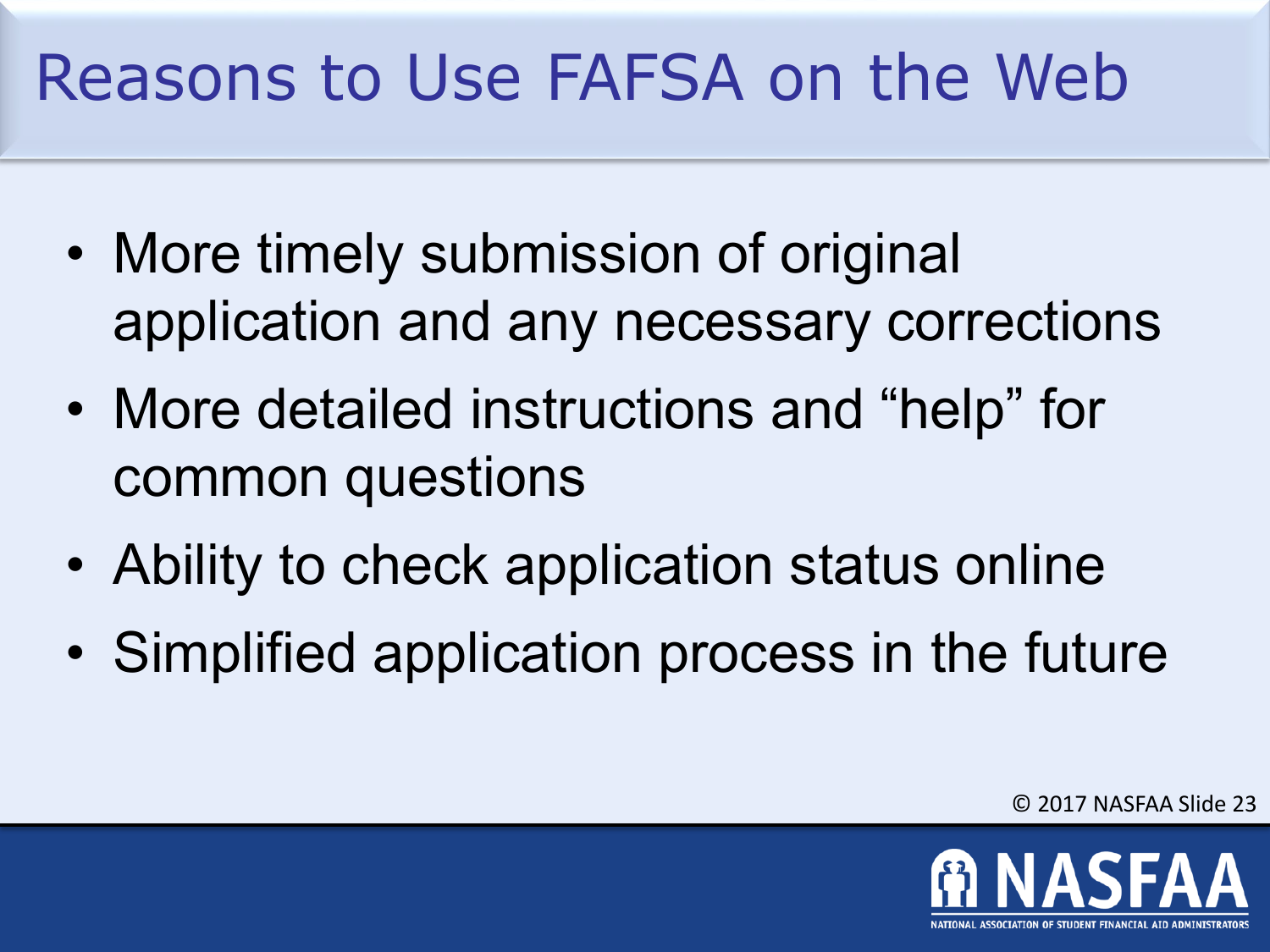#### IRS Data Retrieval Tool

- While completing FOTW, applicant may submit real-time request to IRS for tax data
- IRS will authenticate taxpayer's identity
- If match found, IRS sends real-time results to applicant in new browser window
- Applicant chooses whether or not to transfer data to FOTW

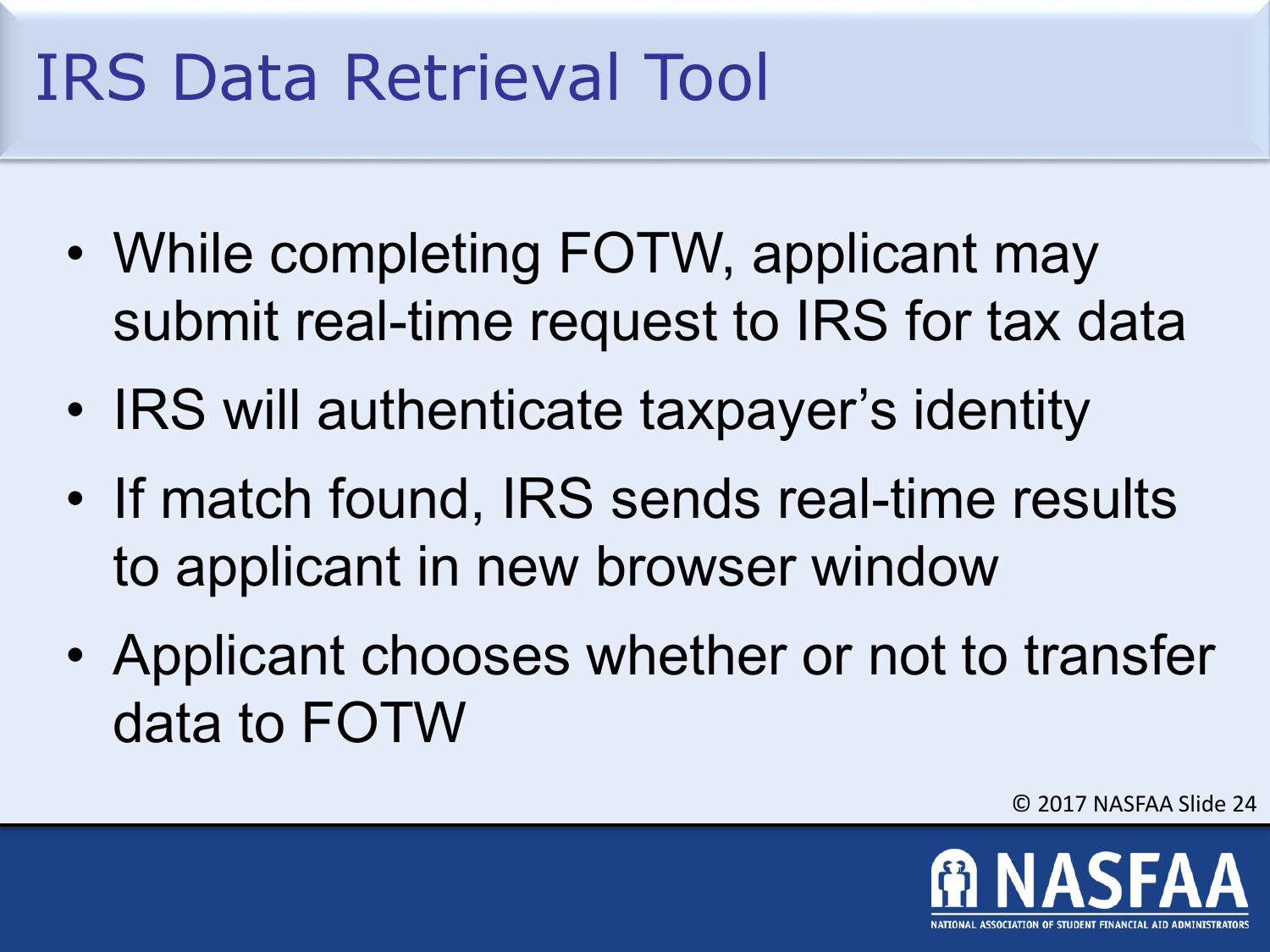#### IRS Data Retrieval Tool

- Became available October 2018 for 2019–20 processing cycle
- Participation is voluntary
- Reduces documents requested by financial aid office

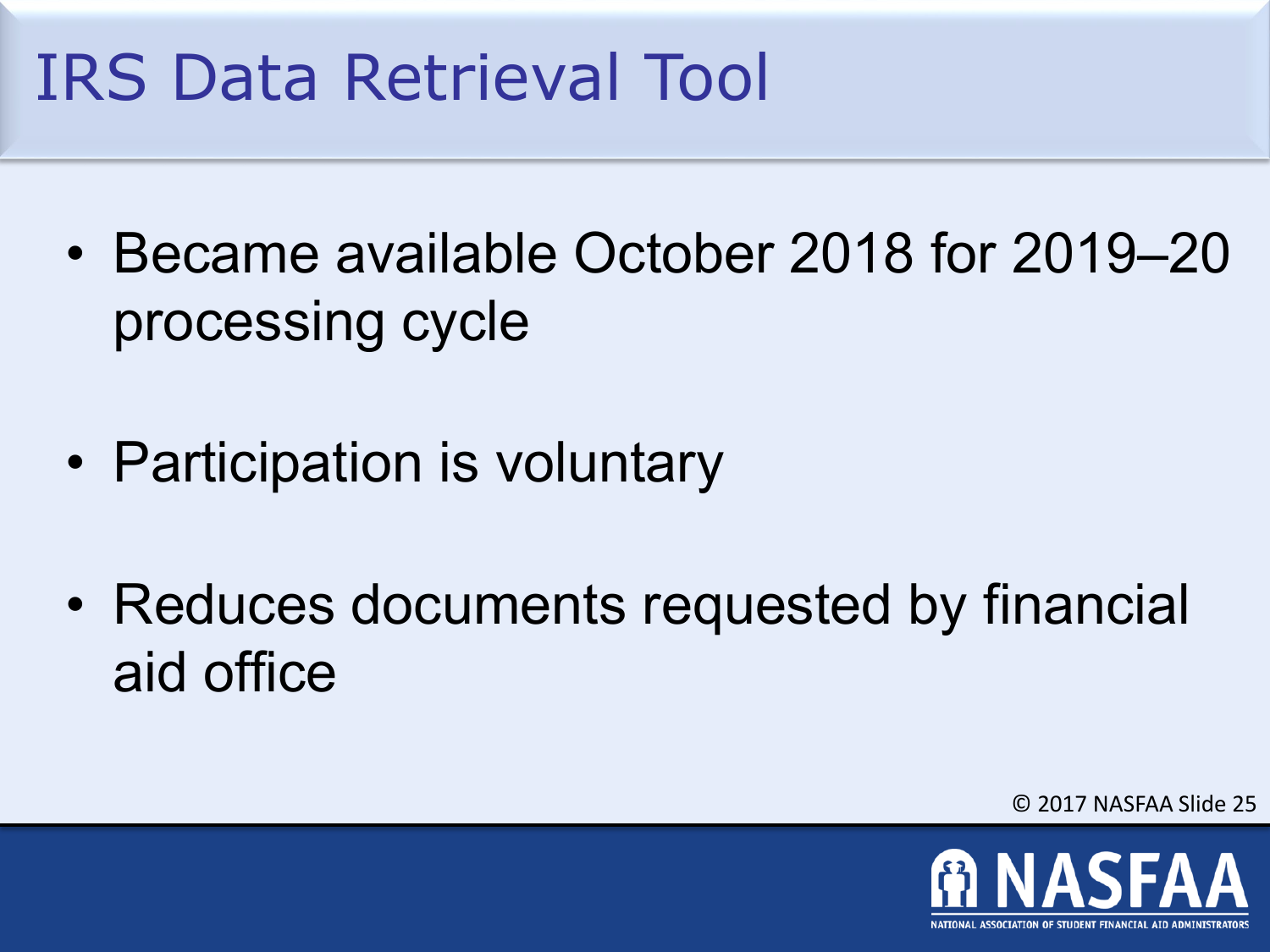#### IRS Data Retrieval Tool

- Some will be unable to use the IRS DRT
- Examples include:
	- No Social Security Number (SSN) was entered
	- Student or parent married, but filed separately

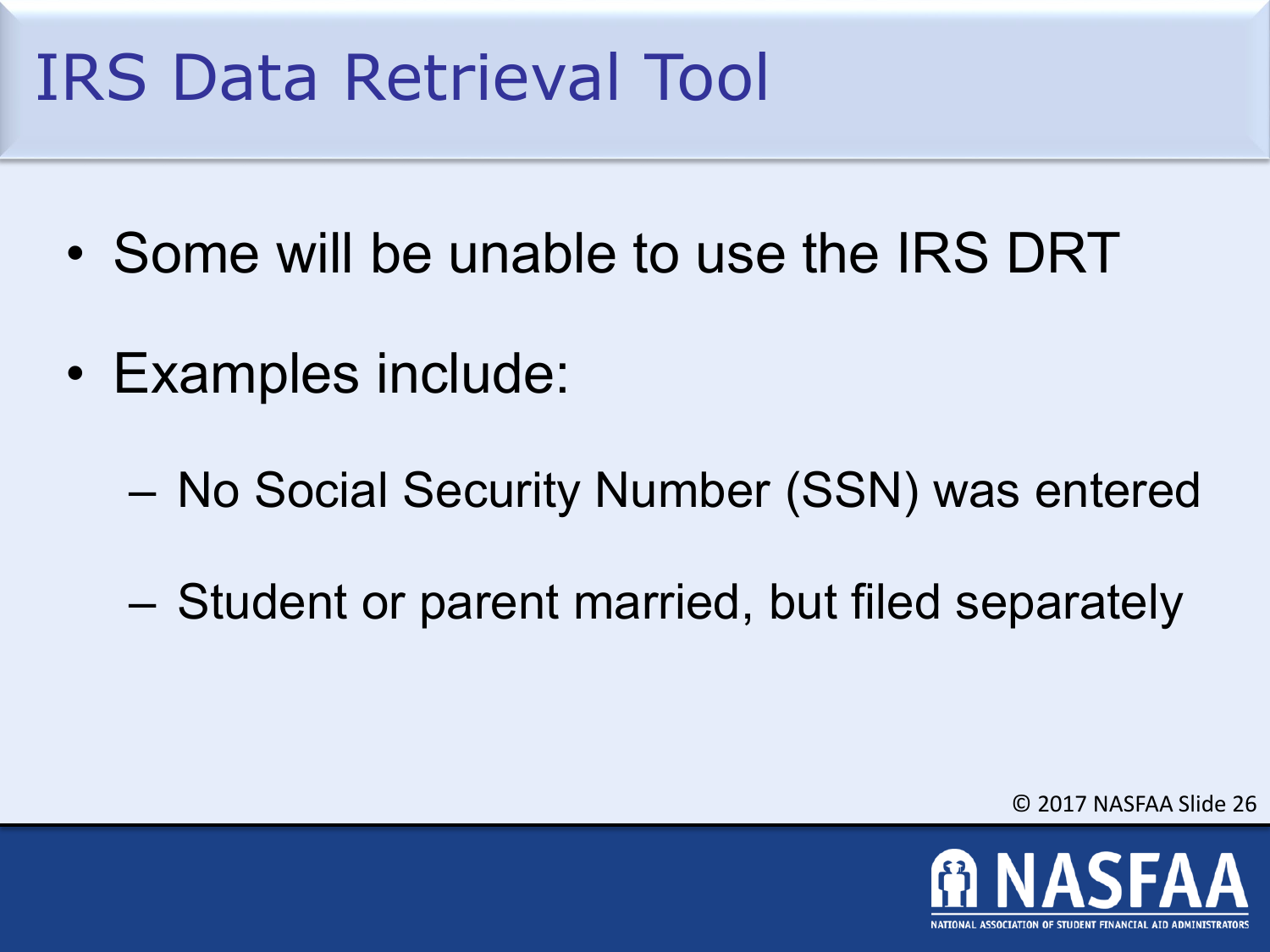#### FSA ID

- Sign FAFSA electronically
- Not required, but speeds up processing
- May be used by students and parents throughout aid process, including subsequent school year
- Only the owner should create a FSA ID **<https://fsaid.ed.gov/npas/index.htm>**



PROUD SPONSOR of the AMERICAN MIND®

#### Create a New FSA ID

New to FSA? Create an FSA ID account below. An FSA ID gives you access to Federal Student Aid's online systems and can serve as your legal signature.

Only create an FSA ID using your own personal information and for your own exclusive use. You are not authorized to create an FSA ID on behalf of someone else, including a family member

You are not allowed to have an employee or agent of a commercial entity, or other third party, create an FSA ID for you for any purposes including but not limited to: payment reductions, debt consolidation or applying for aid. Misrepresentation of your identity to the federal government could result in criminal or civil penalties.

Important: When you are done click the CANCEL button to clear your data, even if you did not finish creating your FSA ID. Just closing your browser window or going to another website may not be enough to prevent other people using this computer from seeing your information until the session expires.

| Log in to StudentAid.gov | Create an FSA ID | Manage My FSA ID                                                                                     |  |
|--------------------------|------------------|------------------------------------------------------------------------------------------------------|--|
| Please enter your:       |                  |                                                                                                      |  |
| E-mail                   |                  | $\boldsymbol{\Theta}$                                                                                |  |
| Confirm E-mail           |                  | $\boldsymbol{\Theta}$                                                                                |  |
| Username                 |                  | $\boldsymbol{\Theta}$                                                                                |  |
| Password                 |                  | $\bullet$                                                                                            |  |
|                          |                  | V Numbers V Uppercase Letters V Lowercase Letters V Special Characters V 8-30 Characters I Show Text |  |
| Confirm Password         |                  | $\bullet$                                                                                            |  |
|                          |                  | <b>CONTINUE</b>                                                                                      |  |

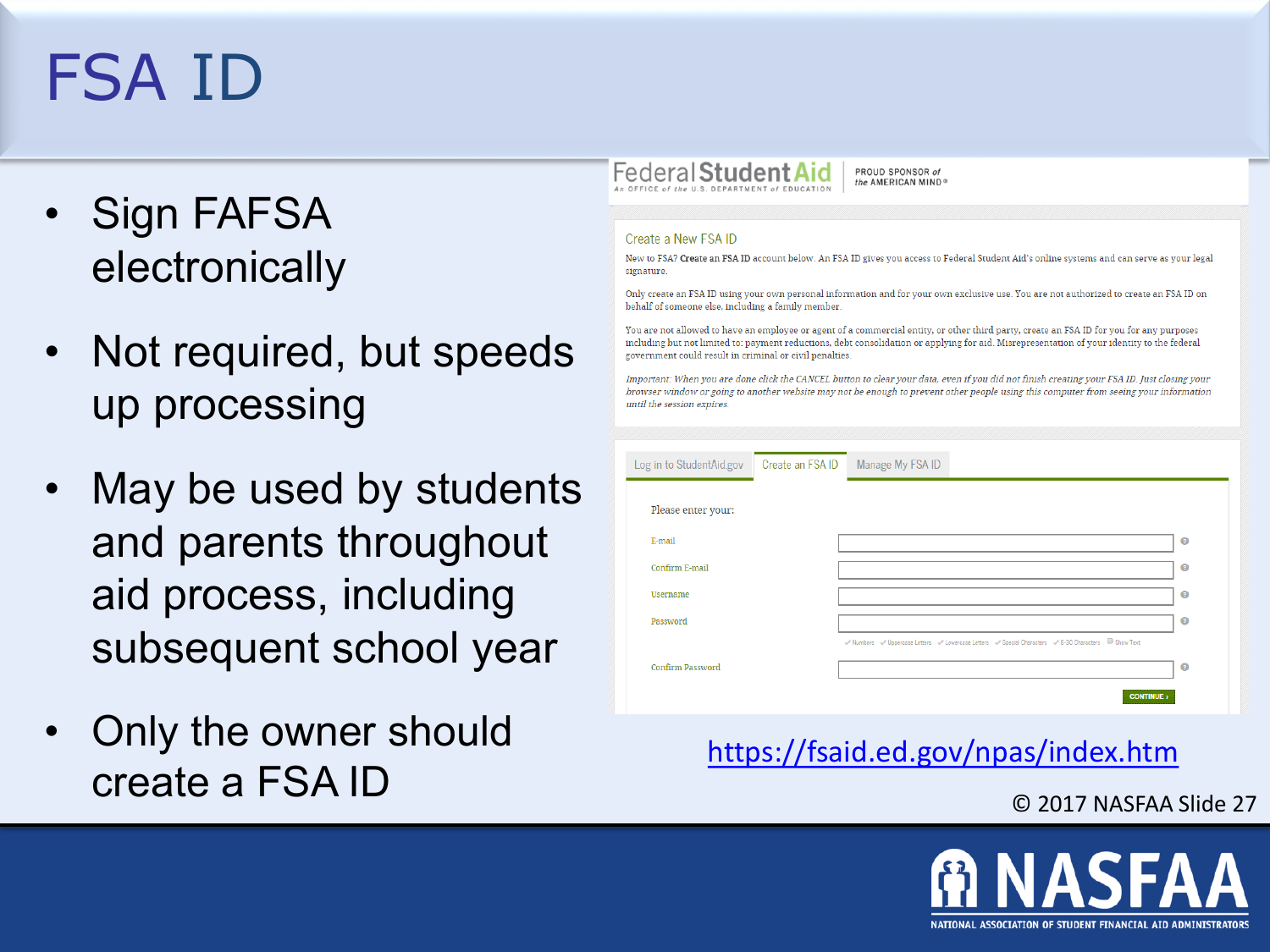#### FAFSA on the Web Worksheet

#### FAFSA on the Web Worksheet contains:

- Instructions
- Questions that gather basic information on student and parent, if applicable

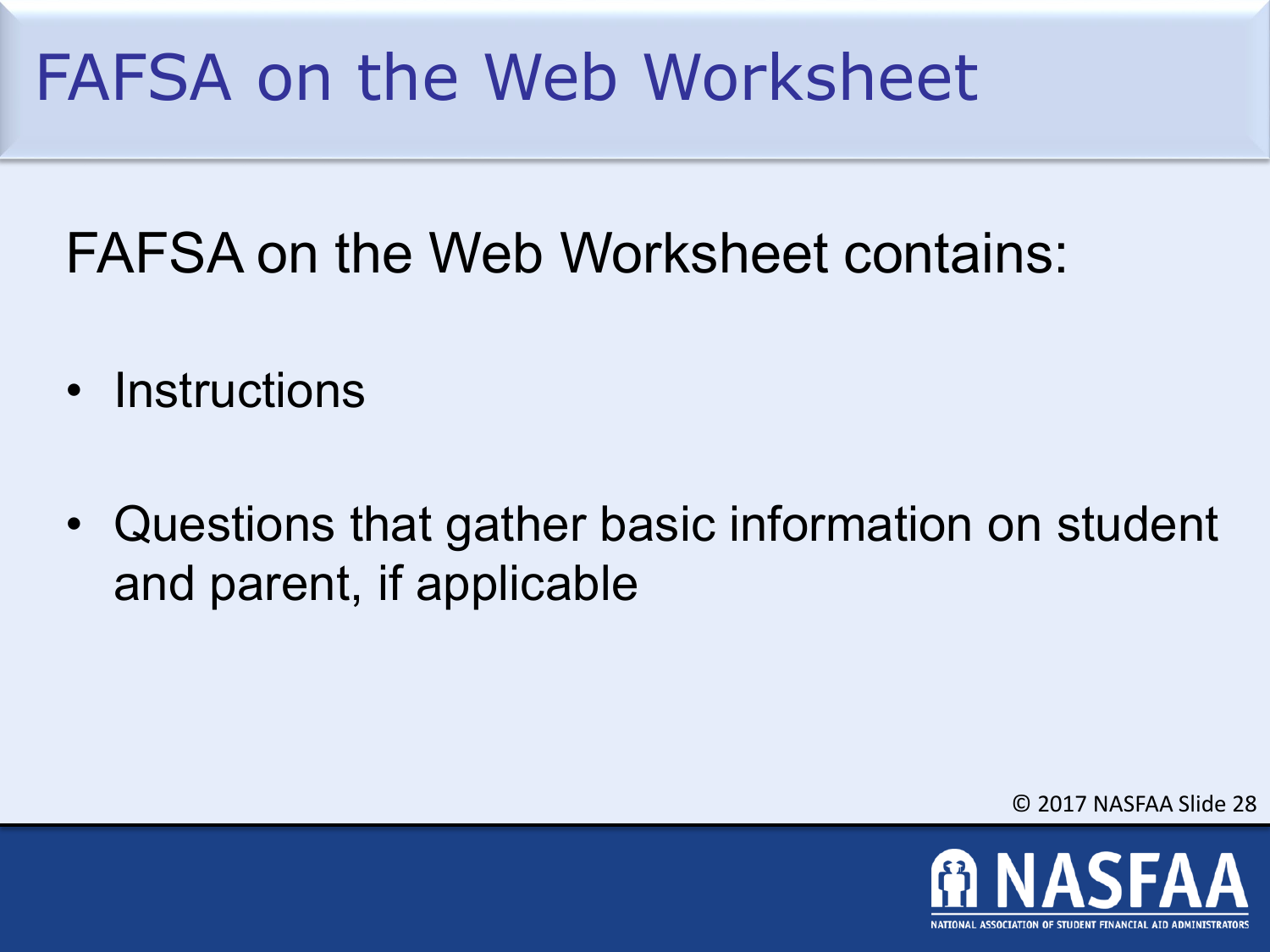## General Student Information

- Social Security Number
- Citizenship status
- Marital status
- Drug convictions
- Selective Service registration
- Level of parents' school completion

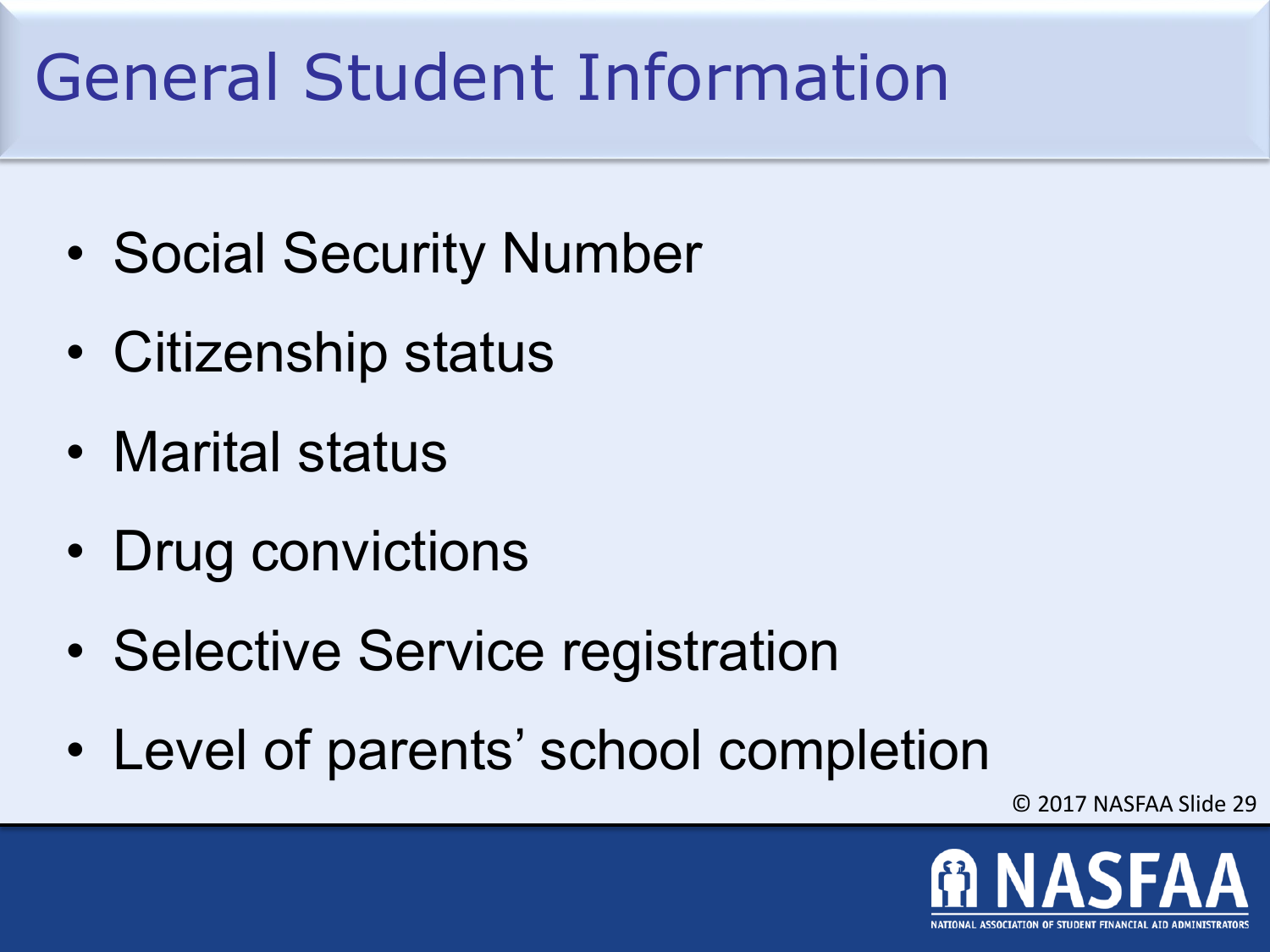#### Student Dependency Status

FAFSA asks questions to determine dependency status for federal student aid (not IRS) purposes:

- If all "No" responses, student is dependent
- If "Yes" to any question, student is independent

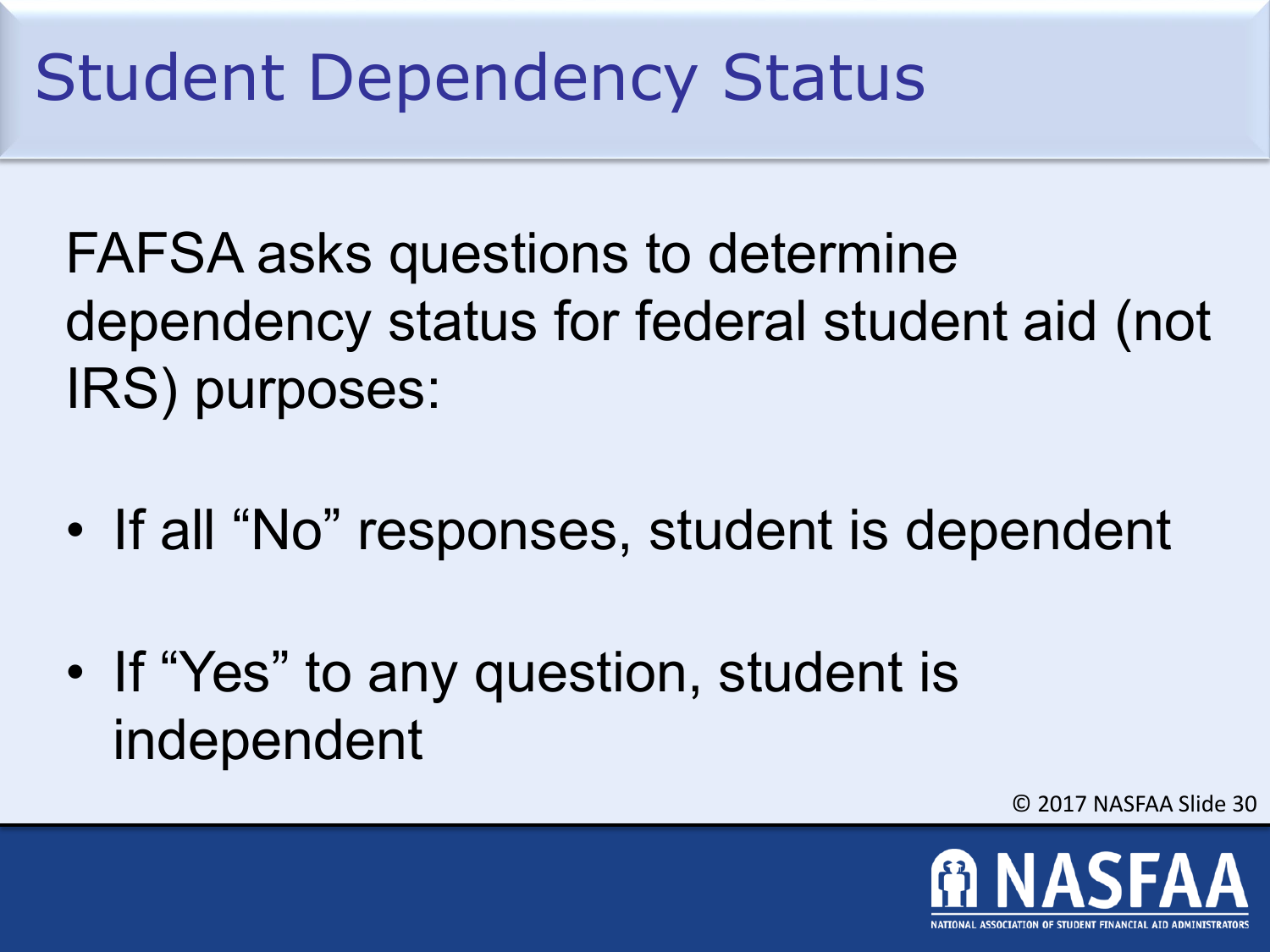#### Information About Parents of Dependent Students

- Tax, income, and other financial information
- Dislocated worker status
- Receipt of means-tested federal benefits
- Assets
- Untaxed income

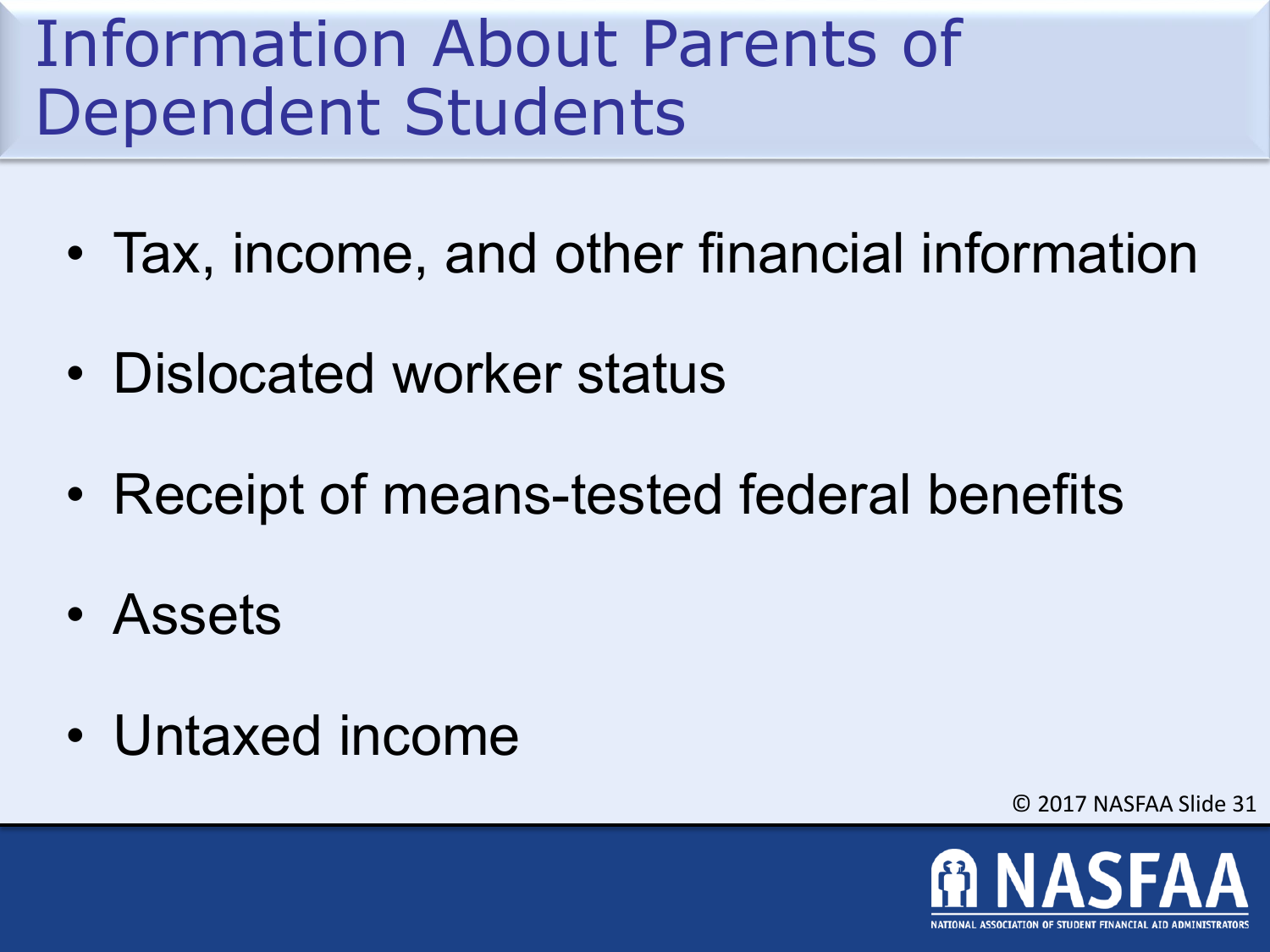#### Information About Student (and Spouse)

- Tax, income, and other financial information
- Dislocated worker status
- Receipt of means-tested federal benefits
- Assets
- Untaxed income

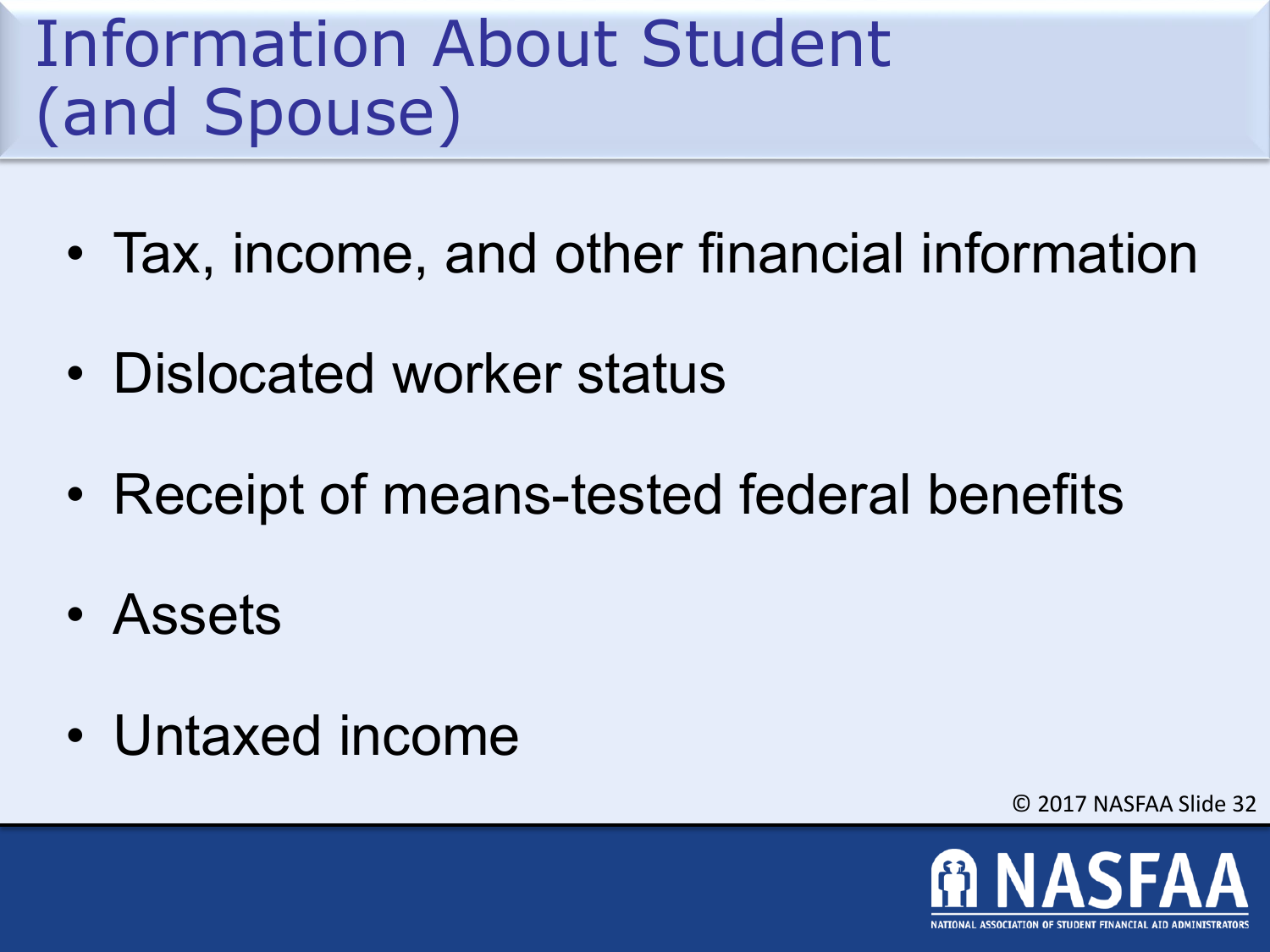## Additional Information

- College and housing information
- FAFSA preparer information
- Certification of Statement of Educational Purpose

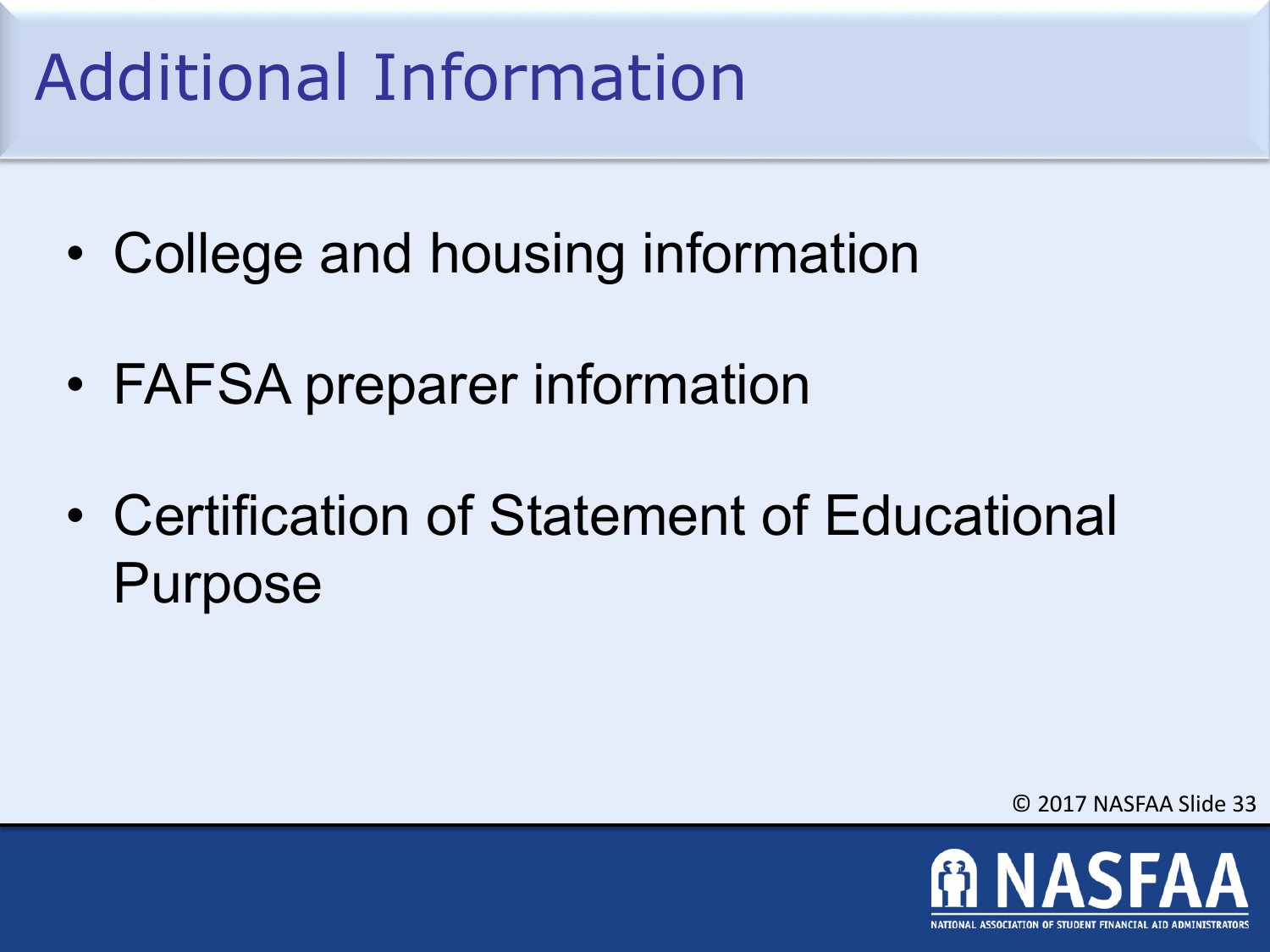#### **Signatures**

- Required
	- Student
	- One parent (dependent students)
- Format for submitting signatures
	- Electronic using FSA ID
	- Signature page
	- Paper FAFSA

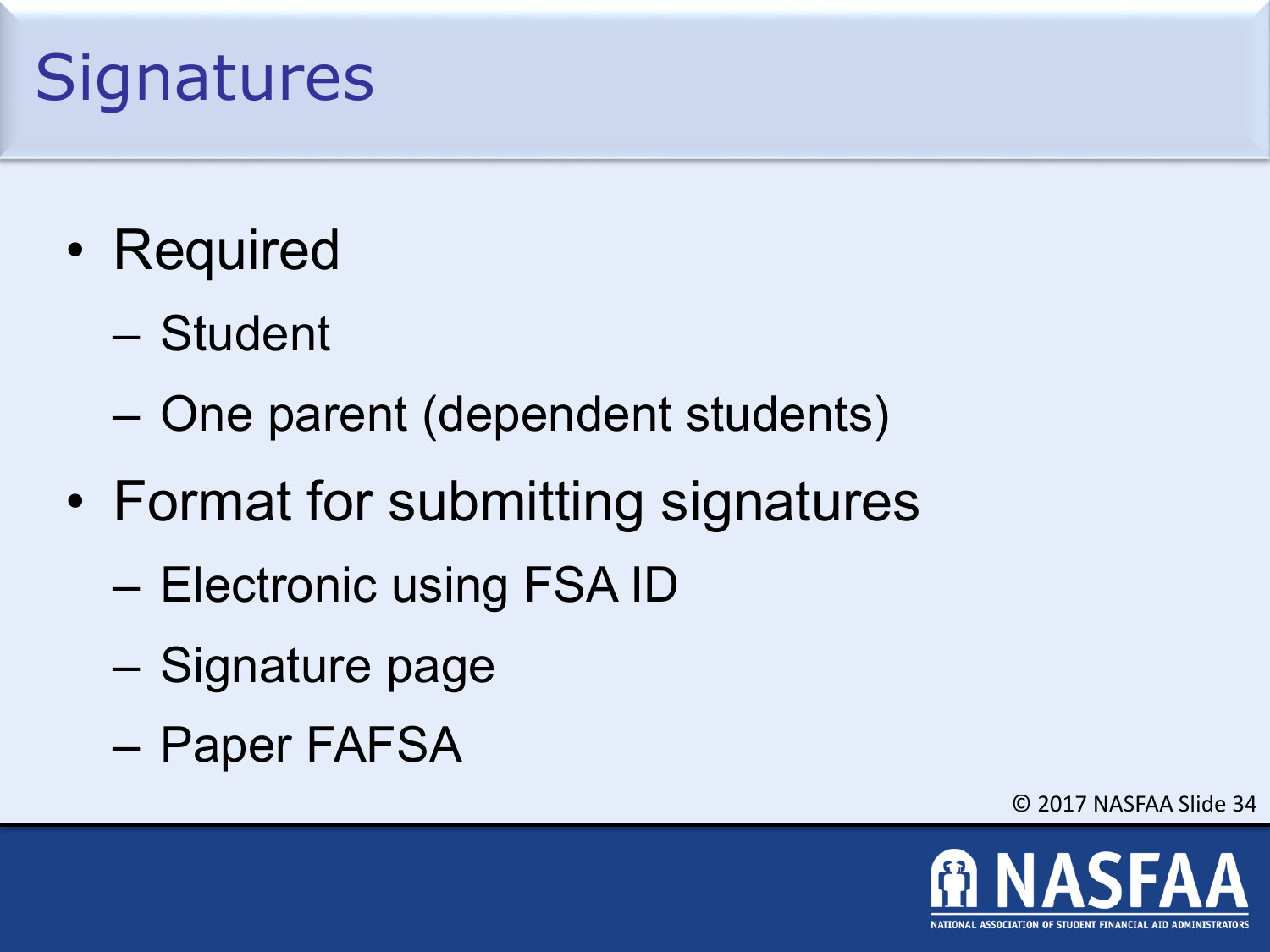#### Frequent FAFSA Errors

- Social Security Numbers
- Divorced/widowed/remarried parental information
- Income earned by parents/stepparents
- Untaxed income
- U.S. income taxes paid
- Household size
- Number of household members in college
- Real estate and investment net worth

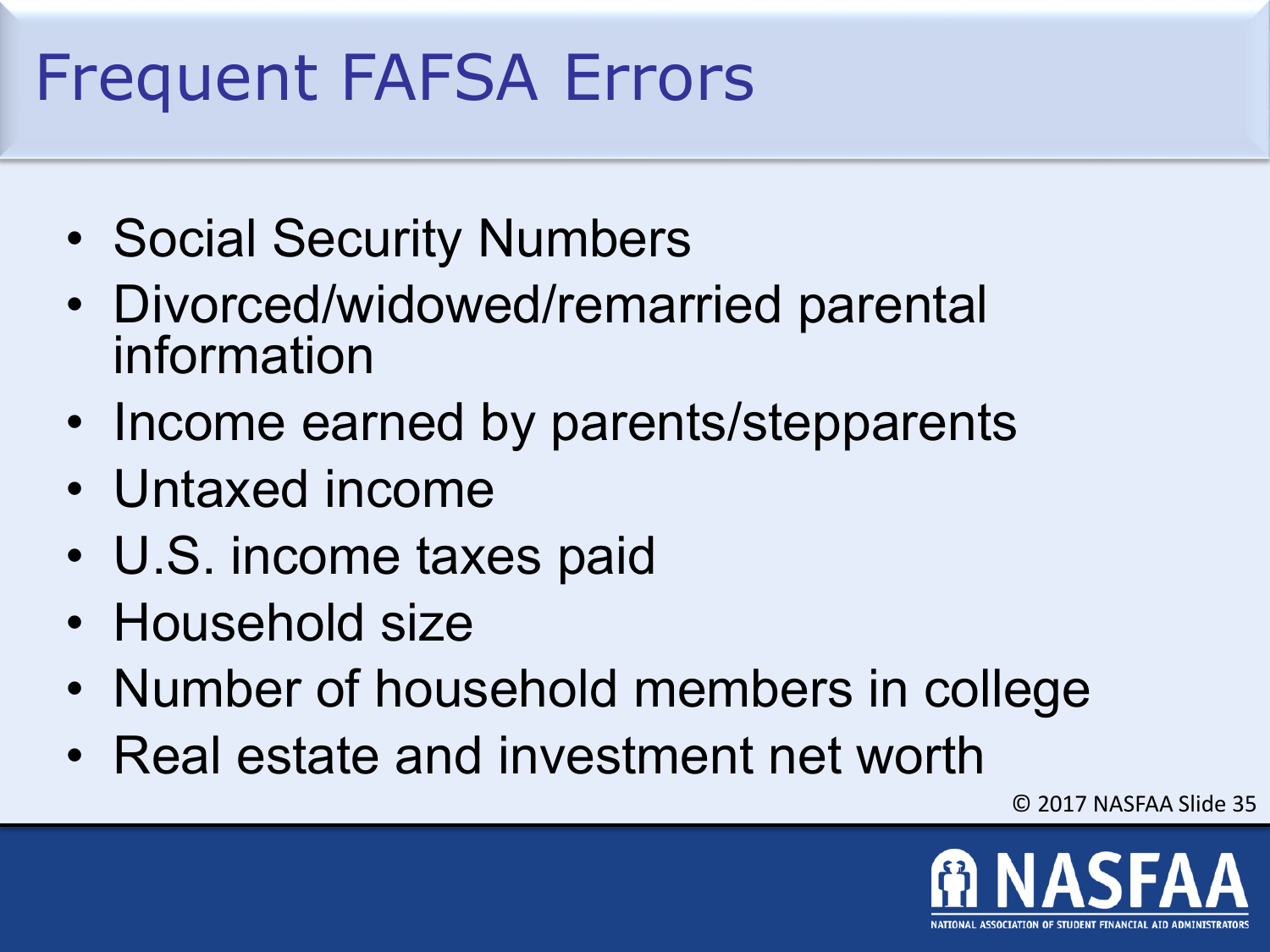#### FAFSA Processing Results

Central Processing System (CPS) notifies student of FAFSA processing results by:

- Paper Student Aid Report (SAR) if paper FAFSA filed and student's email address is blank
- SAR Acknowledgement if filed FAFSA on the Web and student's email address is blank

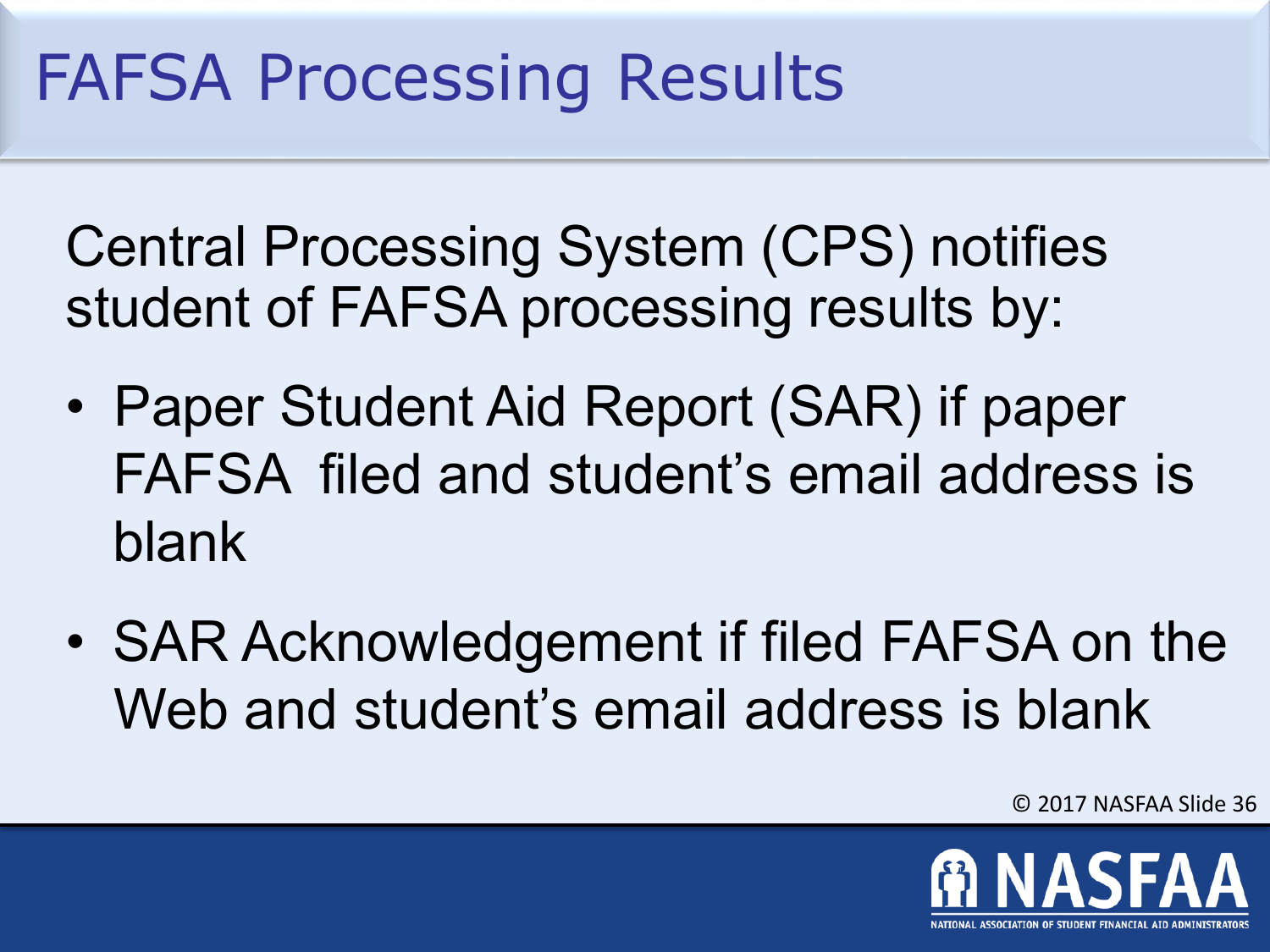#### FAFSA Processing Results

- CPS notifies student of FAFSA processing results by:
	- Email notification containing a direct link to student's online SAR, if student's email was provided on paper or electronic FAFSA
- Student with FSA ID may view SAR online at [www.fafsa.gov](http://www.fafsa.gov/)

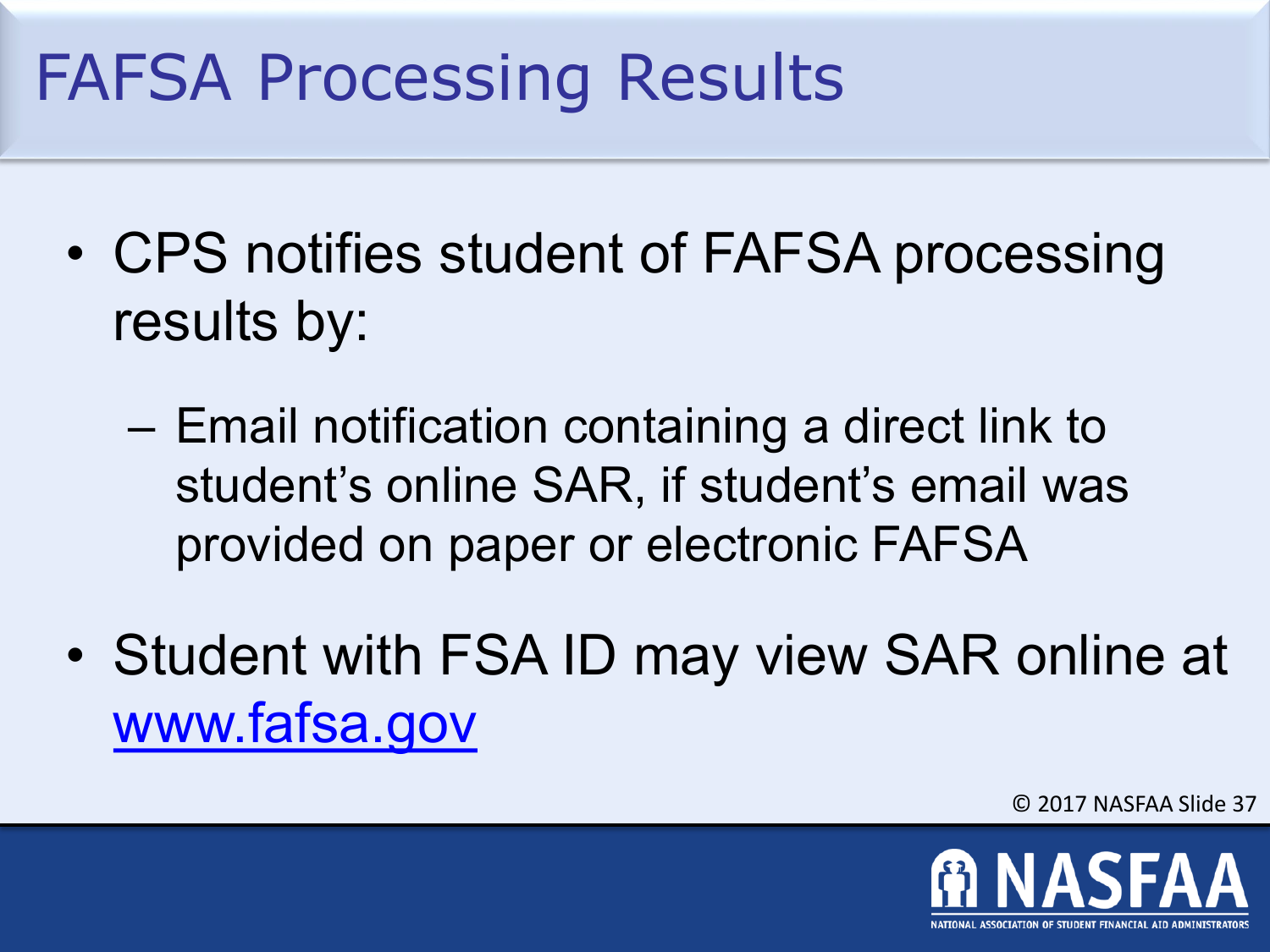#### FAFSA Processing Results

- Institutional Student Information Record (ISIR) sent to colleges listed on FAFSA approximately 10 to 14 days after FAFSA is submitted
- College reviews ISIR
	- May request additional documentation

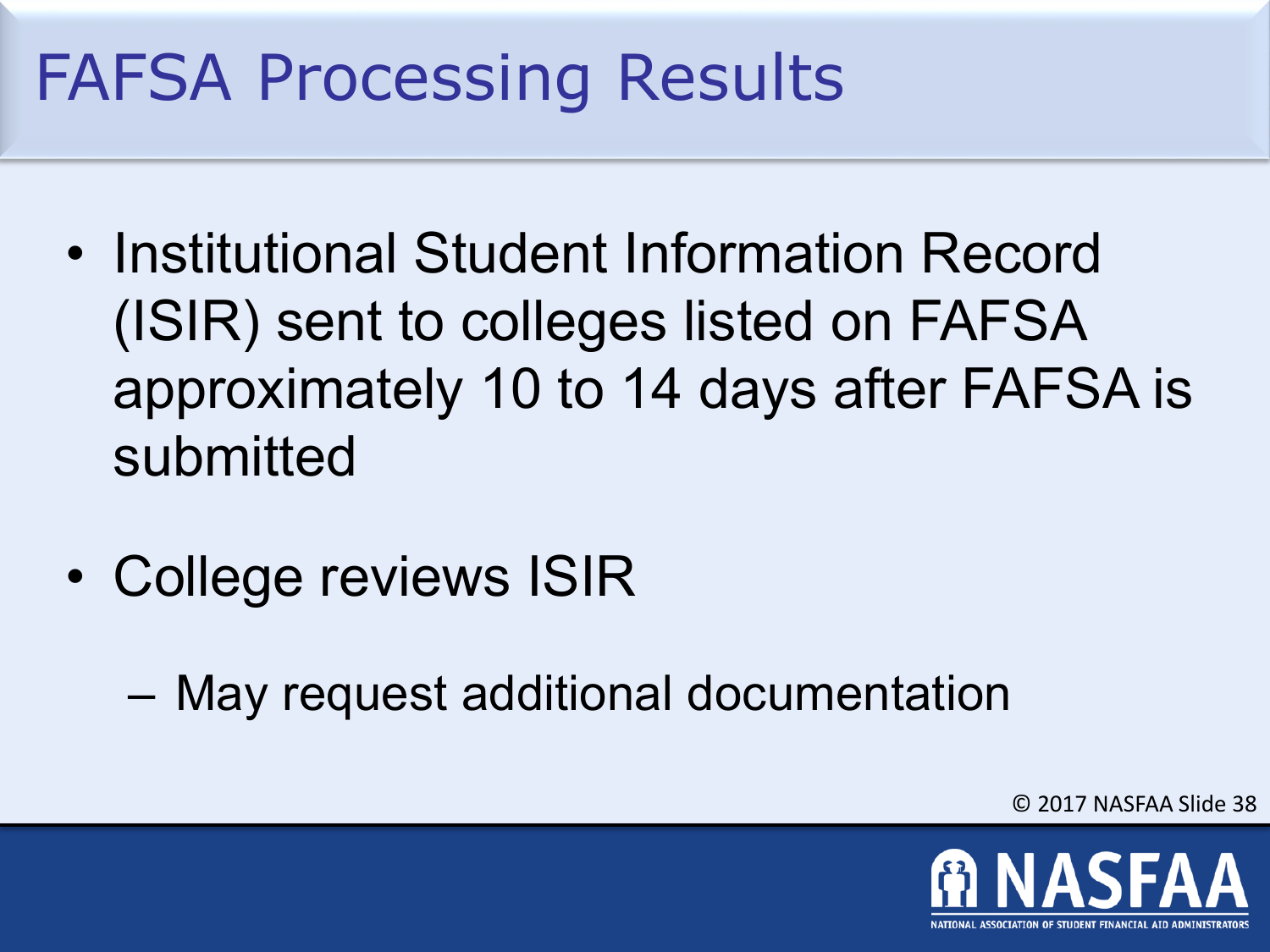#### Student Aid Report or Student Aid Report Acknowledgement

- Review data for accuracy and correct any errors
- Update estimated tax information when actual figures become available

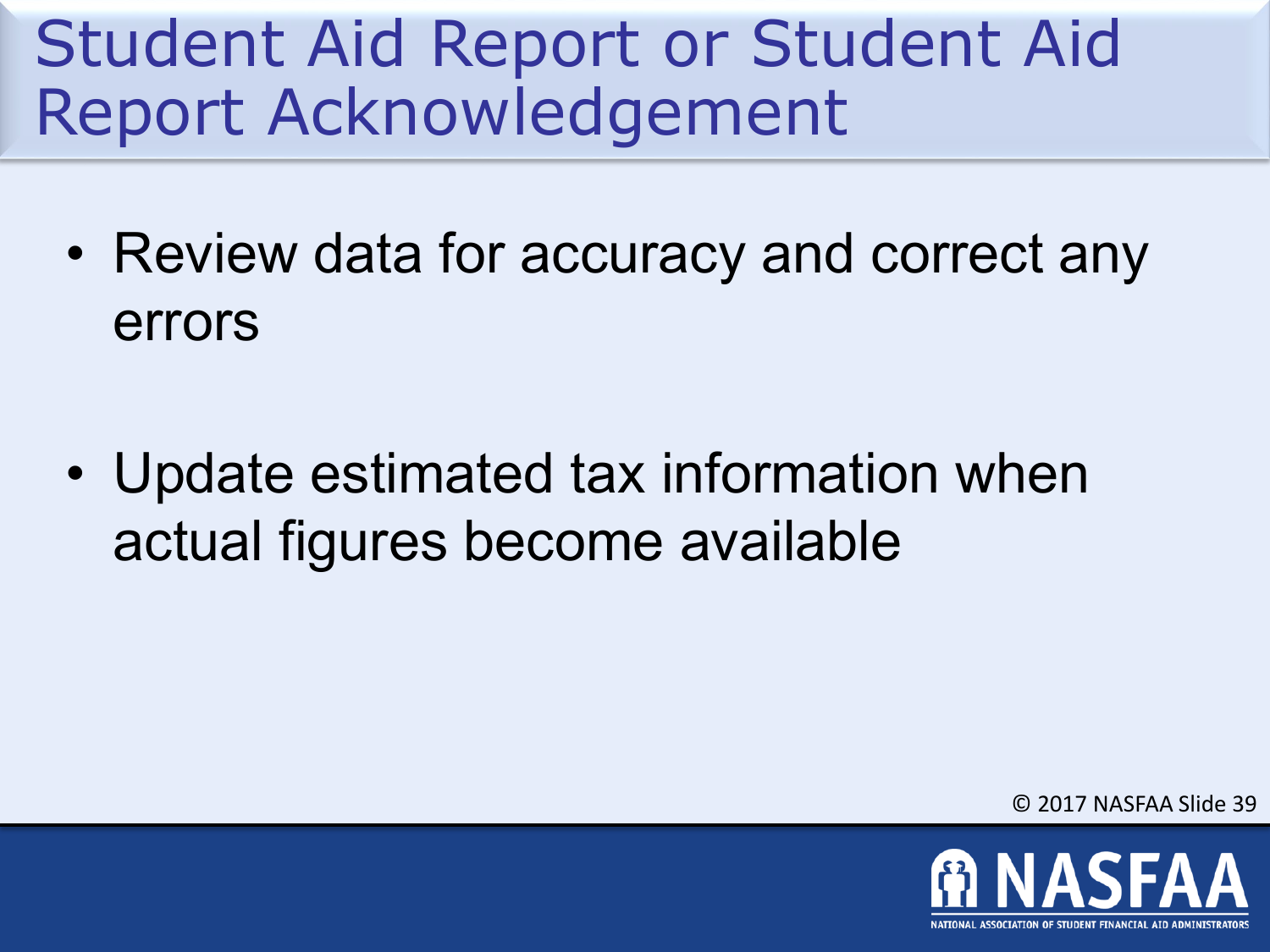#### Making Corrections

If necessary, corrections to FAFSA data may be made by:

- Using FAFSA on the Web [\(www.fafsa.gov\)](http://www.fafsa.gov/) if student has a FSA ID;
- Updating paper SAR (SAR Information Acknowledgement cannot be used to make corrections); or
- Submitting documentation to college's financial aid office

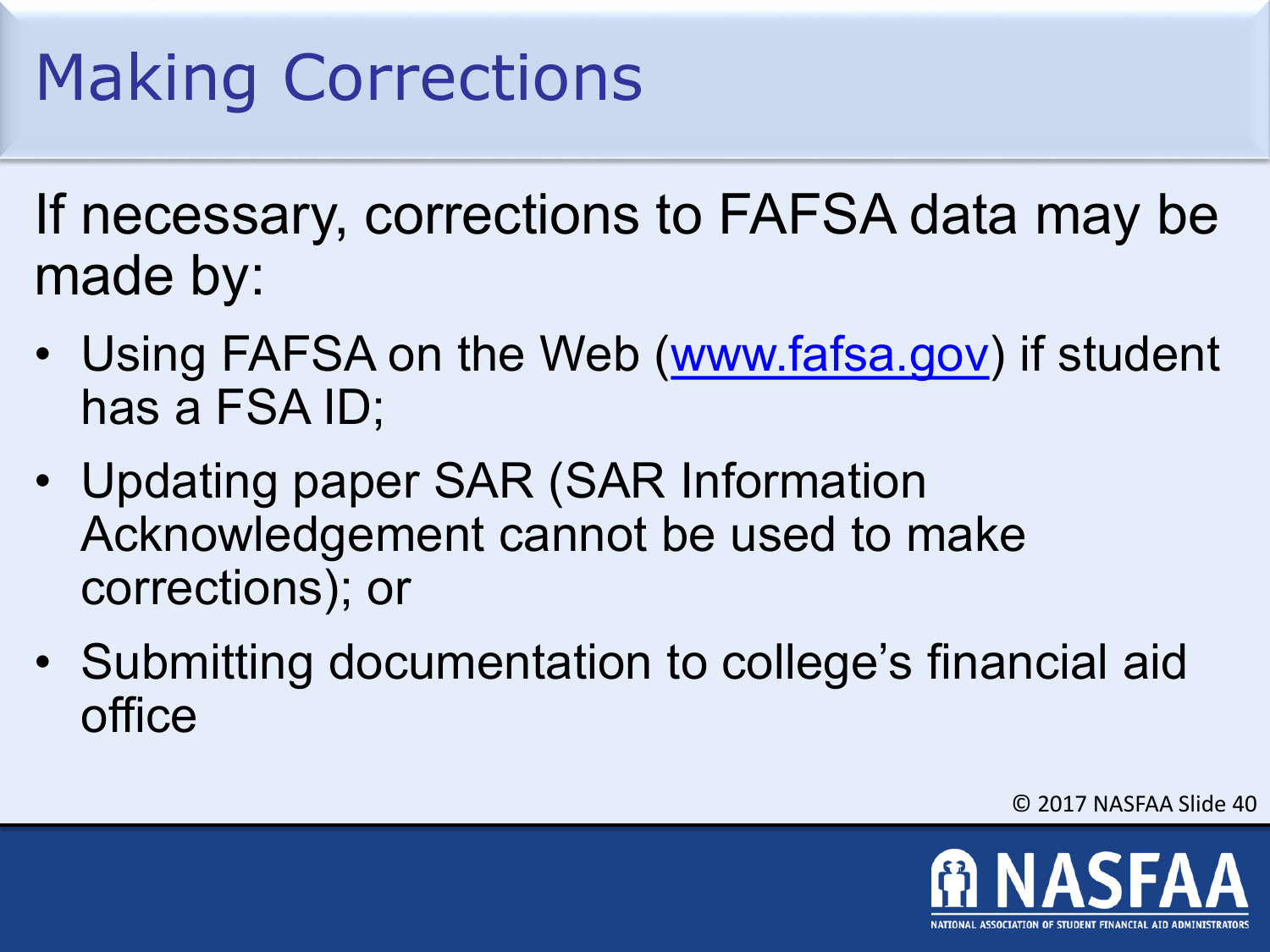#### Special Circumstances

- Cannot be documented using FAFSA
- Send written explanation and documentation to financial aid office at each college
- College will review and request additional information if necessary
- Decisions are final and cannot be appealed to U.S. Department of Education

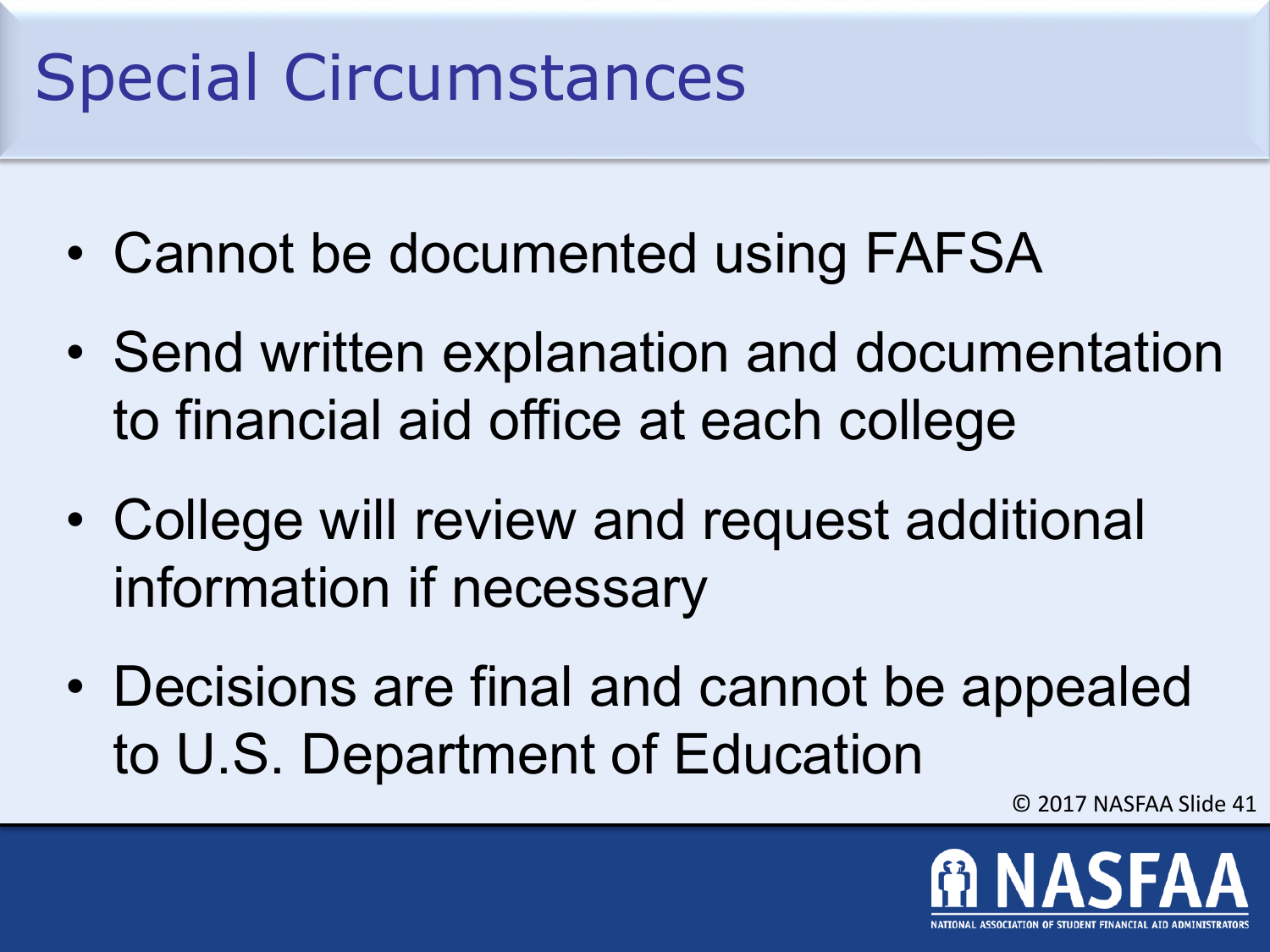#### Special Circumstances

- Change in income
- Change in employment status
- Unusual medical expenses not covered by insurance
- Change in parent marital status
- Unusual dependent care expenses
- Student cannot obtain parental information